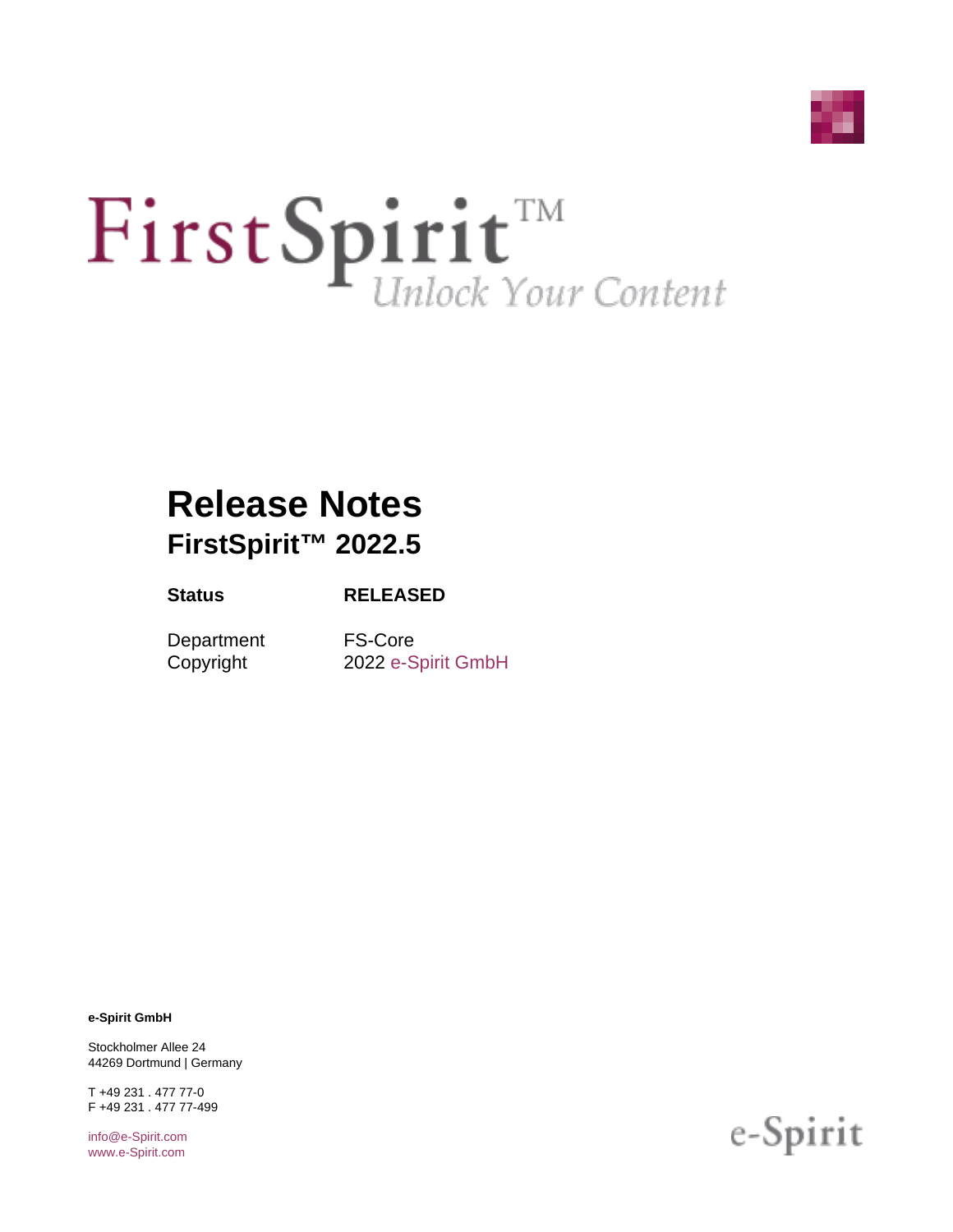

# **Table of contents**

| 1            |     |                                                                       |  |
|--------------|-----|-----------------------------------------------------------------------|--|
|              | 1.1 |                                                                       |  |
|              | 1.2 |                                                                       |  |
|              | 1.3 |                                                                       |  |
|              | 1.4 |                                                                       |  |
| $\mathbf{2}$ |     |                                                                       |  |
|              | 2.1 |                                                                       |  |
|              | 2.2 | Element Status Provider: display of the state of referenced elements7 |  |
|              | 2.3 |                                                                       |  |
|              | 2.4 |                                                                       |  |
| $\mathbf{3}$ |     |                                                                       |  |
|              | 3.1 |                                                                       |  |
| 4            |     |                                                                       |  |
| 5            |     |                                                                       |  |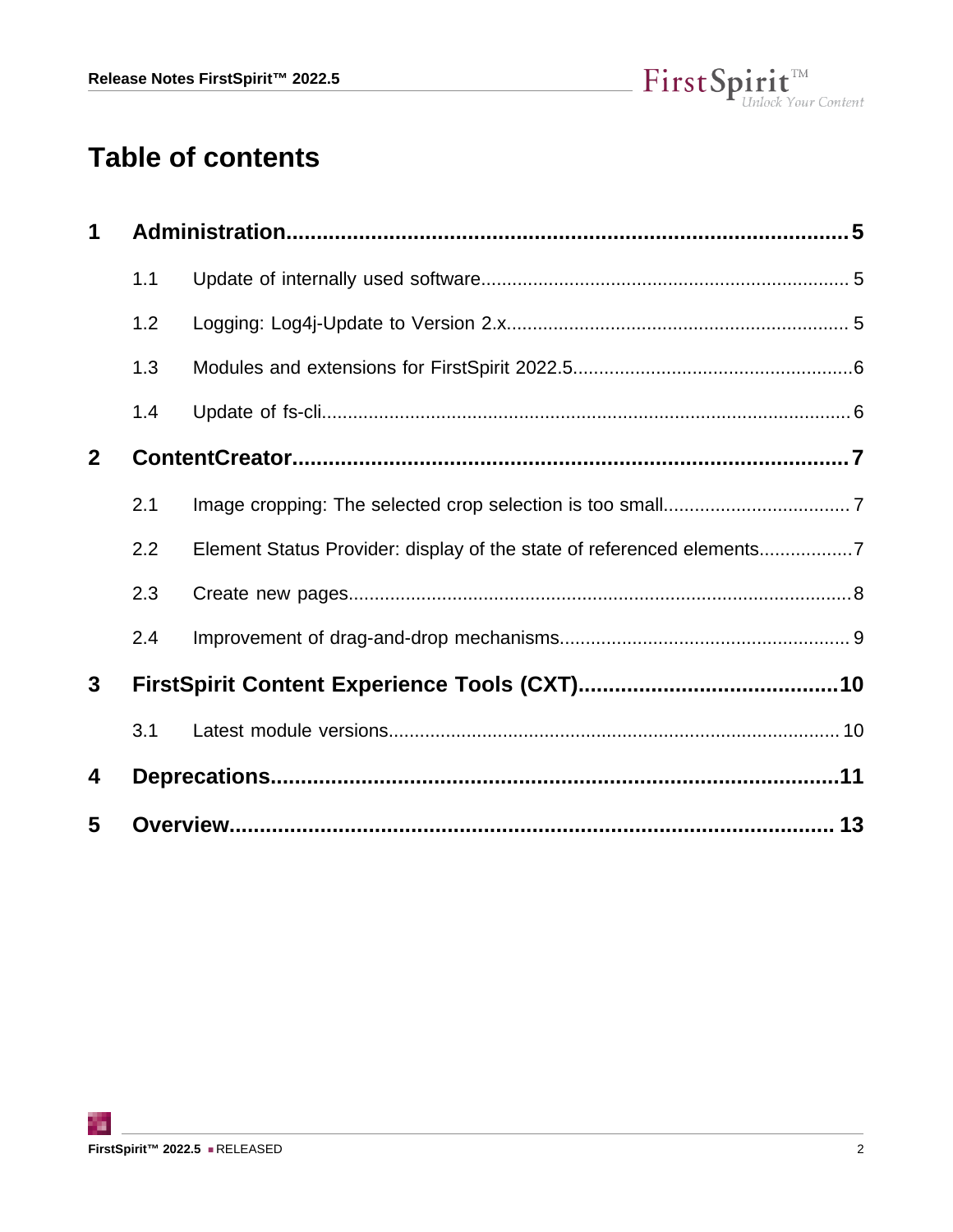# $\label{eq: 3.1} First \textbf{Split}_{\textit{Unlock Your Content}}^{\textit{TM}}$

| 6 |      |    |
|---|------|----|
|   | 6.1  |    |
|   | 6.2  |    |
|   | 6.3  |    |
|   | 6.4  |    |
|   | 6.5  |    |
|   | 6.6  |    |
|   | 6.7  |    |
|   | 6.8  |    |
|   | 6.9  |    |
|   | 6.10 |    |
|   | 6.11 |    |
|   | 6.12 |    |
|   | 6.13 |    |
|   | 6.14 |    |
|   | 6.15 |    |
|   | 6.16 |    |
|   | 6.17 |    |
|   | 6.18 |    |
|   | 6.19 |    |
|   | 6.20 | 26 |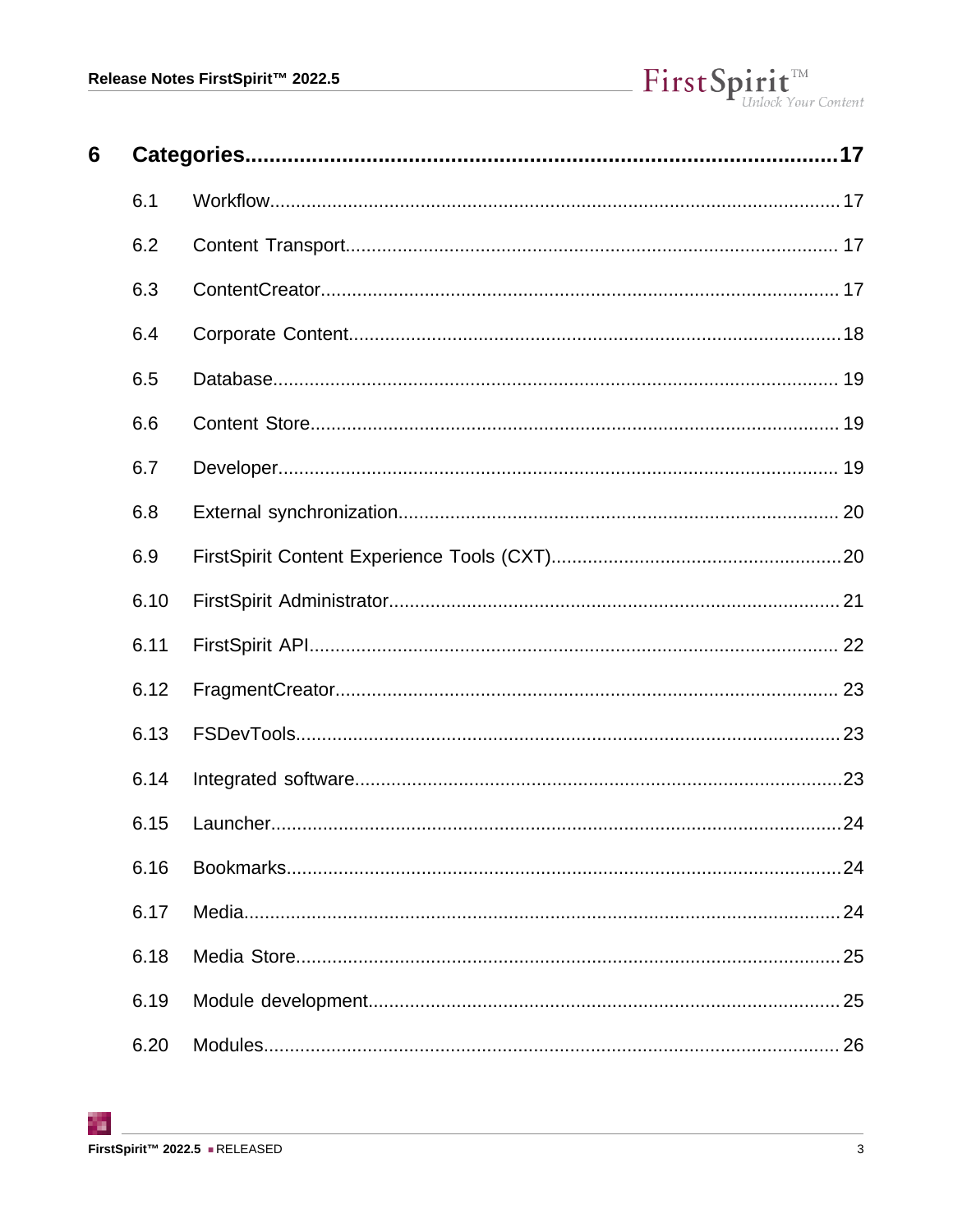| 6.26 |  |
|------|--|
|      |  |
|      |  |
|      |  |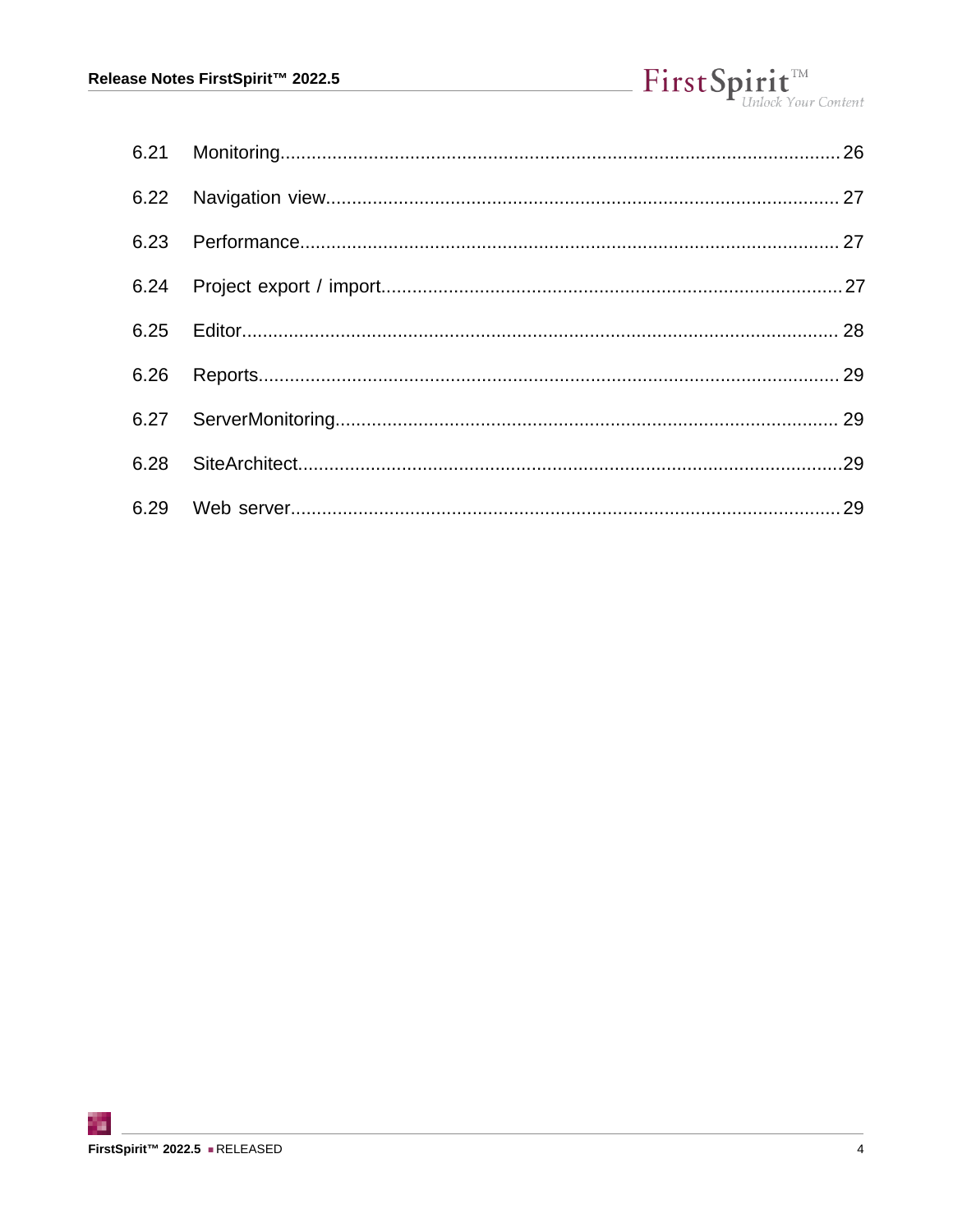

#### <span id="page-4-0"></span>**1 Administration**

#### <span id="page-4-1"></span>**1.1 Update of internally used software**

As of the current release, the following internally used software for FirstSpirit Content Experience Tools (CXT) has been updated:

■ **Spring Boot** 

Update to version 2.6.6

#### <span id="page-4-2"></span>**1.2 Logging: Log4j-Update to Version 2.x**

**!** Modules must not ship their own "log4j" implementation, otherwise this will cause severe problems running FirstSpirit.

FirstSpirit uses "Apache Log4j" as the logging framework. Last, but not least, for optimal protection from security gaps in integrated third-party software (keyword: "Log4Shell"), FirstSpirit-Logging has now been updated with the latest release to the current version of "Log4j 2" (Version 2.17.2).

Because asynchronous loggers are used, version line 2.x is significantly faster than the previously used "Log4j 1" version and offers an extended scope of functions.

In spite of the implementation differences between "Log4j 1" and "Log4j 2", migration measures to be taken by FirstSpirit users are generally not required (e.g., with respect to the configuration) when the standard logging functions of FirstSpirit are used because the Log4j 1.2 Bridge is used [\(https://](https://logging.apache.org/log4j/2.x/manual/migration.html#Log4j1.2Bridge) [logging.apache.org/log4j/2.x/manual/migration.html#Log4j1.2Bridge\)](https://logging.apache.org/log4j/2.x/manual/migration.html#Log4j1.2Bridge): With this, the use of the current API can continue; however, method calls are mainly sent to the new API.

With respect to error logging, the update to "Log4j 2" may cause a changed log level in some cases.

It is recommended not to use "Log4j" directly but to use the logging classes provided by FirstSpirit instead.

Important: In a future release, the support for "Log4j 1" will be discontinued permanently. The bridge will then be removed and all applications of "Log4j 1" must be converted to the requirements of "Log4j 2" by the customer.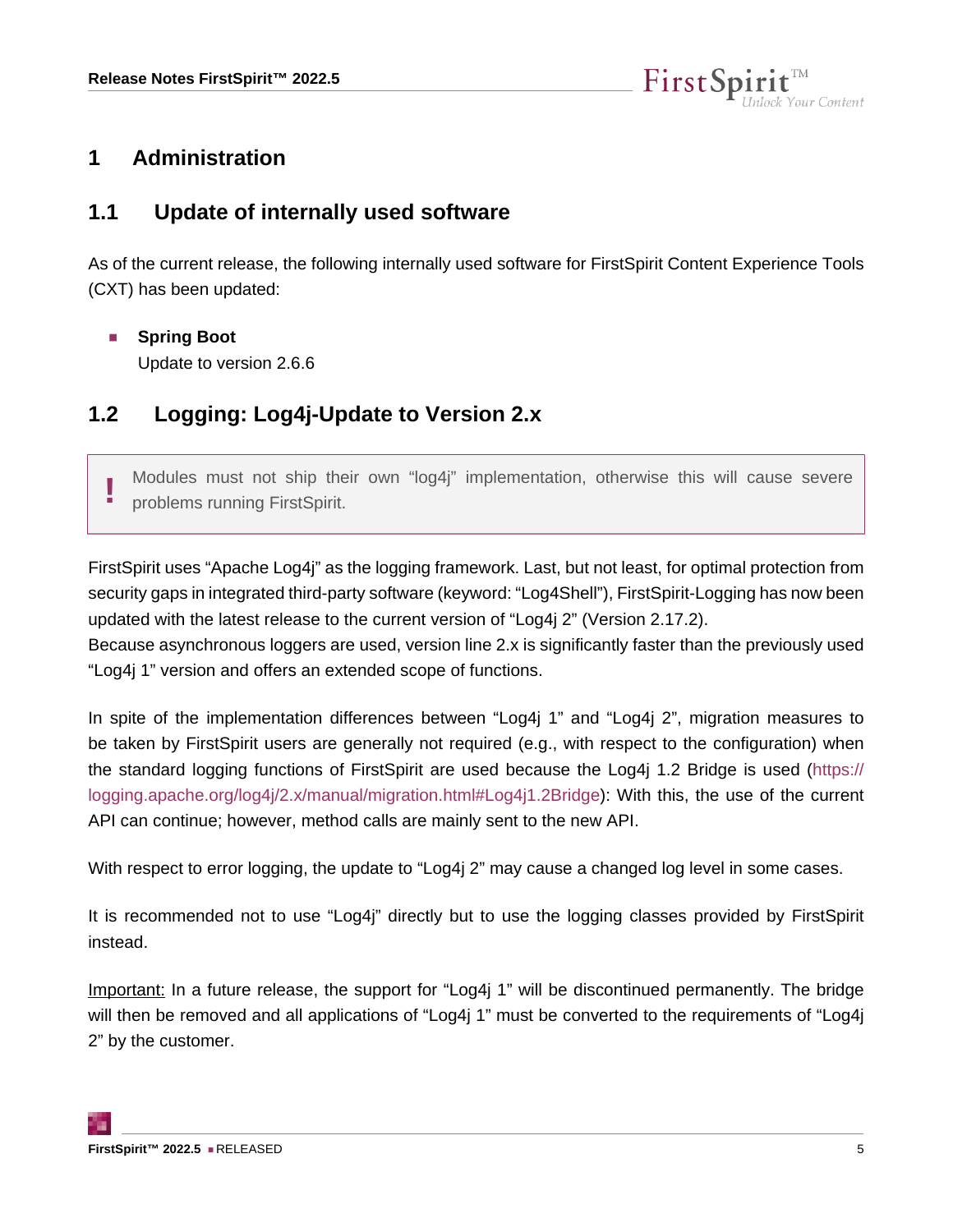Important: With the update to "Log4j 2", known standard applications and default configurations of "Log4j " were taken into consideration during implementation and quality assurance. In case of specific application cases that have not yet been taken into consideration, contact [e-Spirit Technical Support](https://help.e-spirit.com).

FirstSpi

k Your Content

For more information on logging via "Apache Log4j" in FirstSpirit, see [https://docs.e-spirit.com/odfs/](https://docs.e-spirit.com/odfs/edocs/admi/firstspirit-ser/configuration-f/logging-configu/index.html) [edocs/admi/firstspirit-ser/configuration-f/logging-configu/index.html](https://docs.e-spirit.com/odfs/edocs/admi/firstspirit-ser/configuration-f/logging-configu/index.html).

#### <span id="page-5-0"></span>**1.3 Modules and extensions for FirstSpirit 2022.5**

The following modules and extensions are compatible with FirstSpirit 2022.5:

| <b>Module name/File name</b>            | <b>Version number</b> | <b>Compatibility</b>      |
|-----------------------------------------|-----------------------|---------------------------|
| <b>FirstSpirit Update Archive</b>       | 3.0.0                 |                           |
| fs-update-                              |                       |                           |
| [version].tar.gz                        |                       |                           |
| <b>FirstSpirit Install Archiv</b>       | 3.0.0                 |                           |
| fs-install-                             |                       |                           |
| [version].tar.gz                        |                       |                           |
| <b>FirstSpirit Launcher</b>             | 1.0.43                | as of FirstSpirit 2018-08 |
| FSLauncher.exe                          |                       |                           |
| FirstSpirit Launcher JRE module 1.19    |                       | as of FirstSpirit 2020-11 |
| fs-launcher-jre-                        |                       |                           |
| [version].fsm                           |                       |                           |
| FirstSpirit SAML Login module           | 1.3                   | as of FirstSpirit 2019-02 |
| fs-saml-login-                          |                       |                           |
| [version].fsm                           |                       |                           |
| <b>FSDevTools</b>                       | 4.0.0                 | as of FirstSpirit 2021-07 |
| fs-cli-[version].tar.gz                 |                       |                           |
| fs-cli-[version].zip                    |                       |                           |
| <b>FirstSpirit Module Gradle Plugin</b> | 3.0.3                 | as of FirstSpirit 2019-06 |
| firstspirit-module-                     |                       |                           |
| gradle-plugin-                          |                       |                           |
| [version].jar                           |                       |                           |

#### <span id="page-5-1"></span>**1.4 Update of fs-cli**

"fs-cli" (FSDevTools) uses as of version **4.0.0**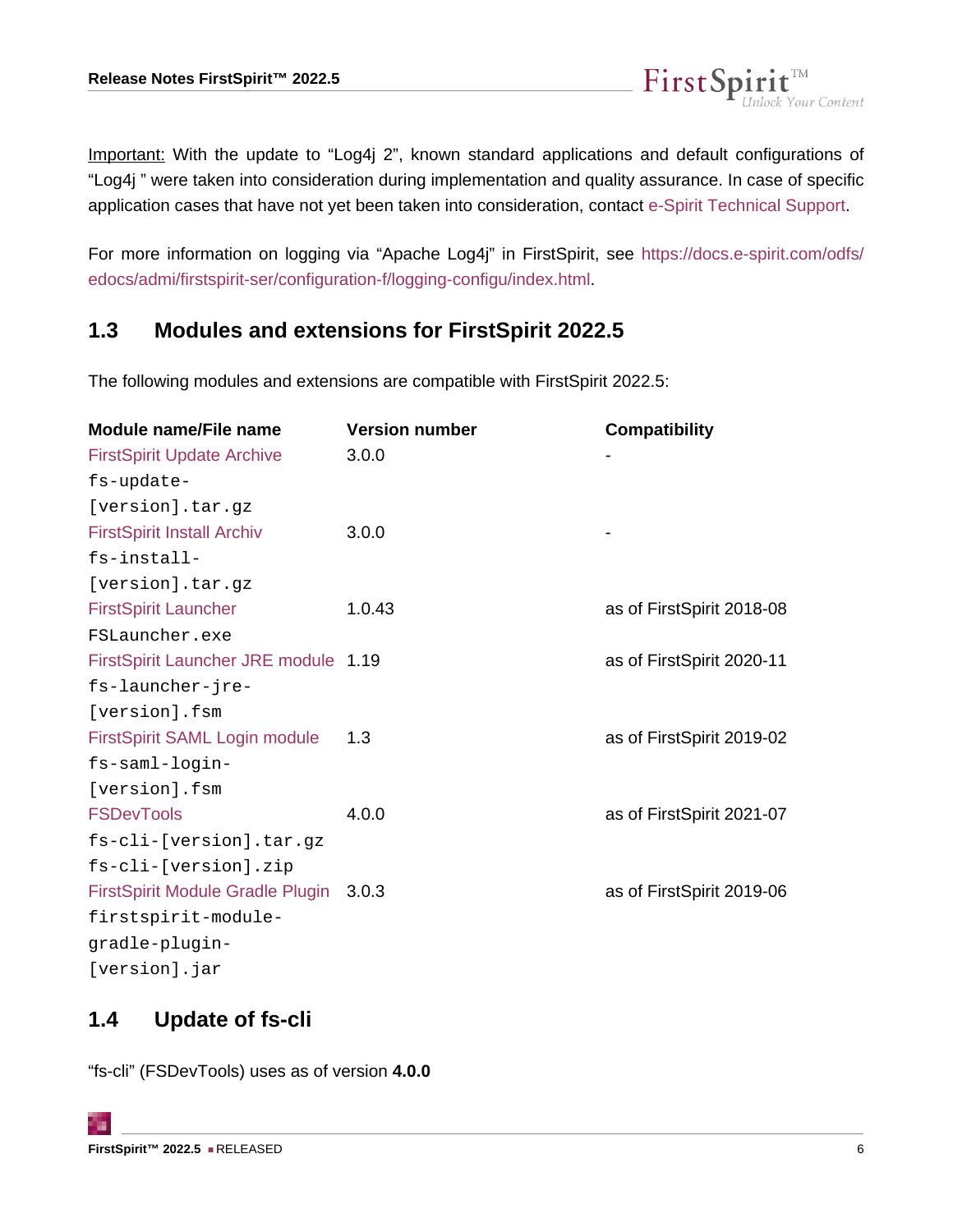

- "Log4j" in version 2.17.2 and
- "SLF4J" in version 1.7.36

In addition to the corresponding *jar* file, current *fs-cli.cmd* or *fs-cli.sh* files must also be used in the *lib* directory. The supplied *log4i2.xml* file from the *conf* directory must also be used.

#### <span id="page-6-0"></span>**2 ContentCreator**

#### <span id="page-6-1"></span>**2.1 Image cropping: The selected crop selection is too small**

When manually cropping images in the FirstSpirit ContentCreator, a corresponding text is now displayed if the crop selection is too small. In addition to the target size of the respective resolution, the text also contains the pixel dimensions of the selected section:



#### <span id="page-6-2"></span>**2.2 Element Status Provider: display of the state of referenced elements**

The WorkflowGroup (Package de.espirit.firstspirit.workflow, FirstSpirit Developer API) package has been extended with the optional hasReleaseStateDetection method. Additionally, the corresponding WebeditElementStatusProviderPlugin.Factory was extended with another create method with an additional detectReleaseState parameter. The behavior for the already existing method remains unchanged.

Normally, the overall state of a page is determined via the getReleaseState method in WebeditElementStatusProviderPlugin. Depending on the plugin, this can also include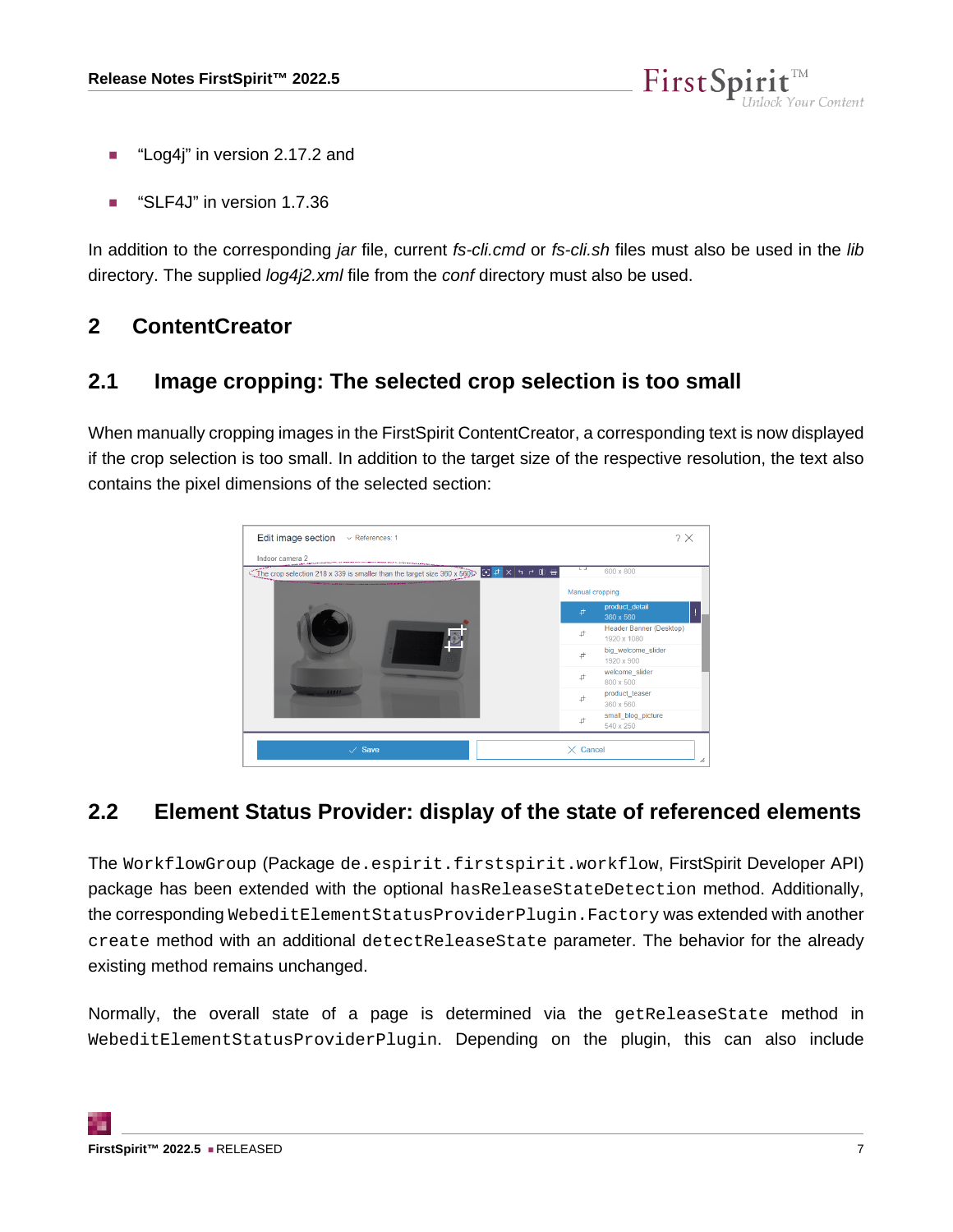referenced objects of the page. The WorkflowGroup that belongs to the contextual page is thereby displayed in the identified overall state.

FirstSp

In special scenarios, such as when more than one WorkflowGroup is used, it may be desirable to show certain groups without the detected overall state. The optional detect ReleaseState parameter ensures that the state of the group is detected automatically on the basis of the referenced objects.

For more information, see

- [https://docs.e-spirit.com/odfs/plug-developmen/contentcreator/interactive-fea/element-status/](https://docs.e-spirit.com/odfs/plug-developmen/contentcreator/interactive-fea/element-status/code-example/index.html) [code-example/index.html](https://docs.e-spirit.com/odfs/plug-developmen/contentcreator/interactive-fea/element-status/code-example/index.html)
- [https://docs.e-spirit.com/odfs/dev/de/espirit/firstspirit/workflow/](https://docs.e-spirit.com/odfs/dev/de/espirit/firstspirit/workflow/WebeditElementStatusProviderPlugin.html) [WebeditElementStatusProviderPlugin.html](https://docs.e-spirit.com/odfs/dev/de/espirit/firstspirit/workflow/WebeditElementStatusProviderPlugin.html)
- [https://docs.e-spirit.com/odfs/dev/de/espirit/firstspirit/workflow/](https://docs.e-spirit.com/odfs/dev/de/espirit/firstspirit/workflow/WebeditElementStatusProviderPlugin.Factory.html) [WebeditElementStatusProviderPlugin.Factory.html](https://docs.e-spirit.com/odfs/dev/de/espirit/firstspirit/workflow/WebeditElementStatusProviderPlugin.Factory.html)

#### <span id="page-7-0"></span>**2.3 Create new pages**

In projects that do not yet contain pages, the first pages can now also be created with the FirstSpirit ContentCreator.

For this purpose, the "Create new page" dialog (Menu "New - Create new page") has been extended with the menu item (Root node) "Menu Structure":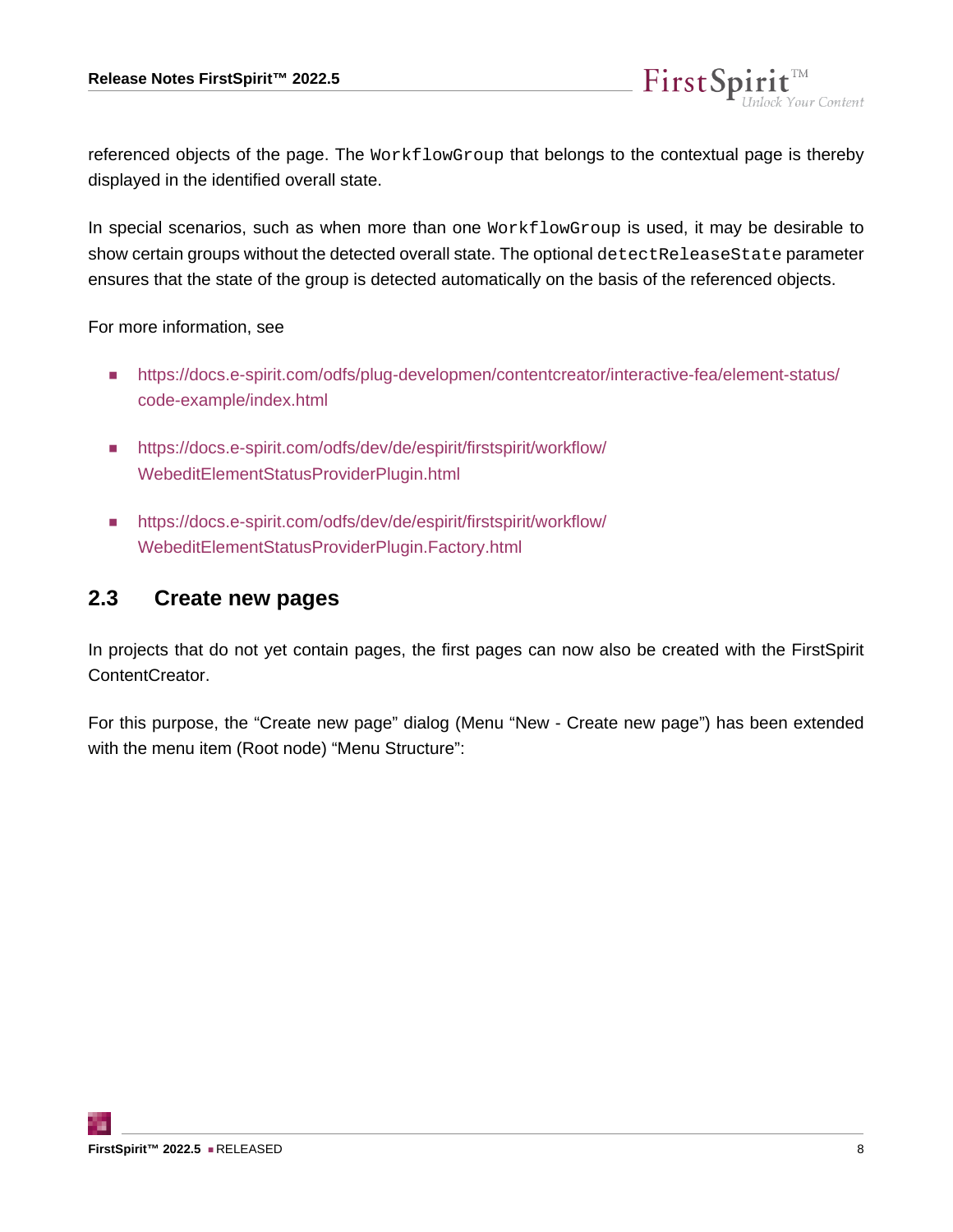$FirstSplit_{\textit{Unlock Your Content}}^{\textit{TM}}$ 

| Create new page                                                      |                        |                          |                  | $? \times$ |
|----------------------------------------------------------------------|------------------------|--------------------------|------------------|------------|
| <b>Names</b>                                                         |                        |                          |                  |            |
| <b>FN</b>                                                            |                        |                          |                  |            |
|                                                                      | Add another language + |                          |                  |            |
| Navigation                                                           |                        |                          |                  |            |
| Page with menu item .                                                |                        | Page without menu item O |                  |            |
| Where in the navigation menu would you like to create the menu item? |                        |                          |                  |            |
| Menu Structure<br><b>Propage</b> more                                |                        |                          |                  |            |
| Layout                                                               |                        |                          |                  |            |
| Empty page $\odot$                                                   | Apply layout O         | Copy content O           | Reference page O |            |
| From master copy O                                                   |                        |                          |                  |            |
| Which layout should be used?                                         |                        |                          |                  |            |
| (Enter search term)<br><b>Clondord</b>                               |                        |                          |                  | Q          |
| <b>Finish</b>                                                        |                        |                          | $\times$ Close   | z.         |

#### <span id="page-8-0"></span>**2.4 Improvement of drag-and-drop mechanisms**

The FirstSpirit ContentCreator allows intuitive operation using drag-and-drop in many different places. With the latest release, some mechanisms were improved, e.g.,

- Invalid drop targets are grayed out.
- A successful drop in CMS\_INPUT\_DOM is now temporarily visualized with green background color: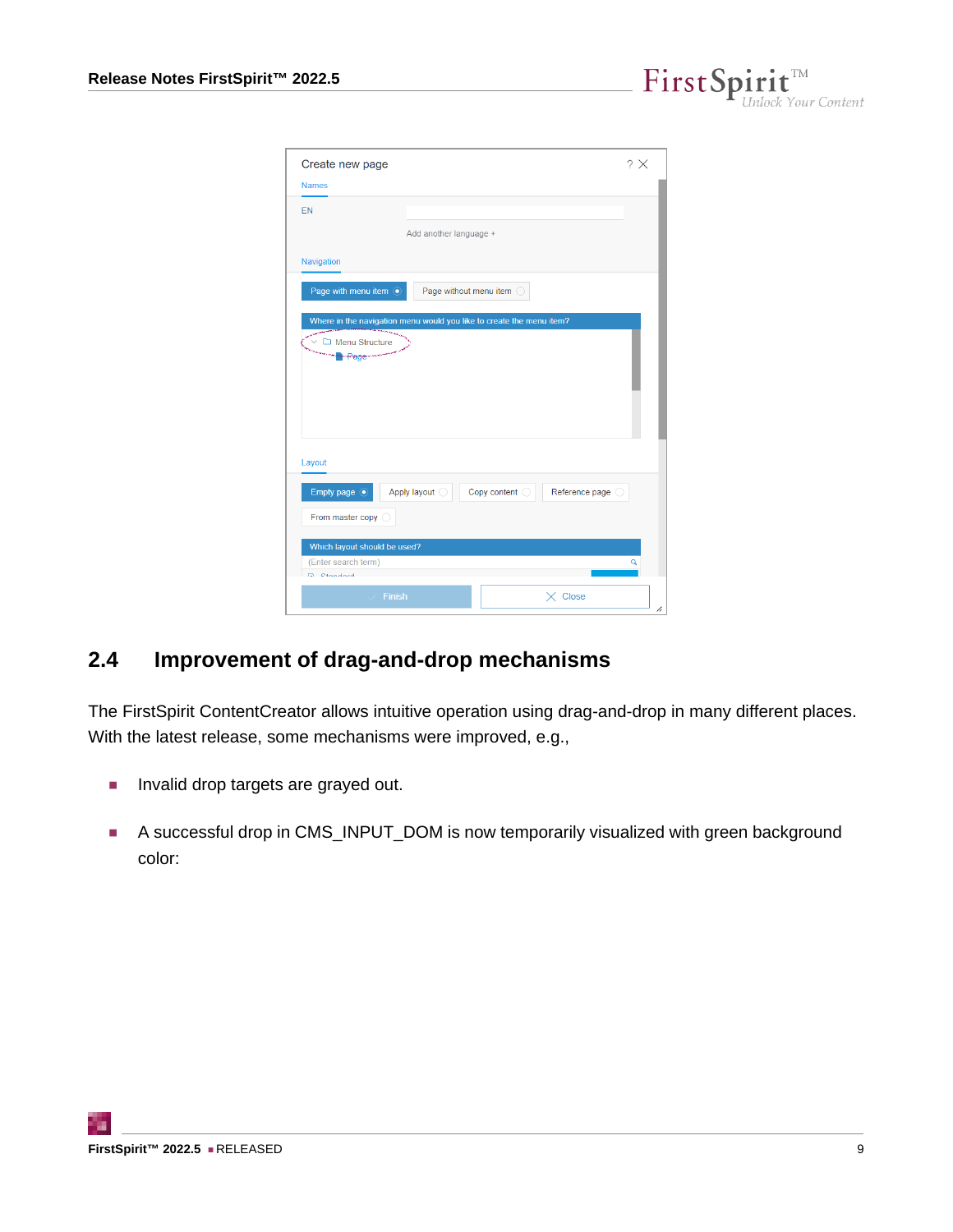$\textbf{FirstSplit}_{\textit{Unlock Your Content}}^{\textit{TM}}$ 

| <b>Edit contents</b>           |                                                                                         |              |                                                                                                                                                                                                                                                                                                                                                                                                                                                                                                                                                                                                                                                                                                                                       | ? X            |
|--------------------------------|-----------------------------------------------------------------------------------------|--------------|---------------------------------------------------------------------------------------------------------------------------------------------------------------------------------------------------------------------------------------------------------------------------------------------------------------------------------------------------------------------------------------------------------------------------------------------------------------------------------------------------------------------------------------------------------------------------------------------------------------------------------------------------------------------------------------------------------------------------------------|----------------|
| $\equiv$ Front end development |                                                                                         |              |                                                                                                                                                                                                                                                                                                                                                                                                                                                                                                                                                                                                                                                                                                                                       | English $\sim$ |
| <b>Picture</b><br>Text         |                                                                                         |              |                                                                                                                                                                                                                                                                                                                                                                                                                                                                                                                                                                                                                                                                                                                                       |                |
| Datensätze                     | Additional equipment                                                                    | $\checkmark$ | (Enter search term)                                                                                                                                                                                                                                                                                                                                                                                                                                                                                                                                                                                                                                                                                                                   | Q              |
|                                |                                                                                         |              | No dataset has been selected                                                                                                                                                                                                                                                                                                                                                                                                                                                                                                                                                                                                                                                                                                          |                |
| <b>Headline</b>                | Front end development                                                                   |              |                                                                                                                                                                                                                                                                                                                                                                                                                                                                                                                                                                                                                                                                                                                                       |                |
| Text                           | $-Format - \vee \circledcirc \circledcirc B$ / $\circledcirc \circledcirc \circledcirc$ |              |                                                                                                                                                                                                                                                                                                                                                                                                                                                                                                                                                                                                                                                                                                                                       |                |
|                                | column and of course the navigation elements.                                           |              | After the main page types and basic functions have been developed in the<br>design - for example the homepage with different teasers and a content<br>page with page function – these are translated into the front end in the web<br>world, i.e. with the help of HTML, CSS, and if necessary with JavaScript and<br>JQuery. The result is a prototype, which contains all the relevant elements<br>of the corporate presentation – divided into $\frac{1}{2}$ , small modules. For example,<br>a teaser on the homepage ("Our new product") consists of a heading, a<br>picture, a text and the link target. Each individual page in turn consists of<br>many individual modules, i.e. several sections, possibly in the right-hand |                |
|                                |                                                                                         |              |                                                                                                                                                                                                                                                                                                                                                                                                                                                                                                                                                                                                                                                                                                                                       |                |
| $\vee$ Save                    |                                                                                         |              | $\times$ Cancel                                                                                                                                                                                                                                                                                                                                                                                                                                                                                                                                                                                                                                                                                                                       | /,             |

# <span id="page-9-0"></span>**3 FirstSpirit Content Experience Tools (CXT)**

# <span id="page-9-1"></span>**3.1 Latest module versions**

FirstSpirit 2022.5 supports the following module versions for "FirstSpirit Content Experience Tools".

| Module / file name                     | <b>Version number</b> |
|----------------------------------------|-----------------------|
| <b>FirstSpirit CXT Plattform</b>       | 2.5.5                 |
| platform-[version].fsm                 |                       |
| FirstSpirit CXT DAP Bridge             | 1.44.5                |
| dataservice-[version].fsm              |                       |
| <b>FirstSpirit CXT FragmentCreator</b> | 3.4.9                 |
| fragment-creator-[version].fsm         |                       |
| <b>FirstSpirit Fragment DAP</b>        | 1.40.10               |
| fragmentdap-[version].fsm              |                       |
| <b>FirstSpirit Media DAP</b>           | $1.31.5*$             |
| mediadap-[version].fsm                 |                       |
| <b>FirstSpirit PageRef DAP</b>         | 1.9.5                 |
| pagerefdap-[version].fsm               |                       |
| FirstSpirit Markdown Editor            | $1.29.4*$             |

q,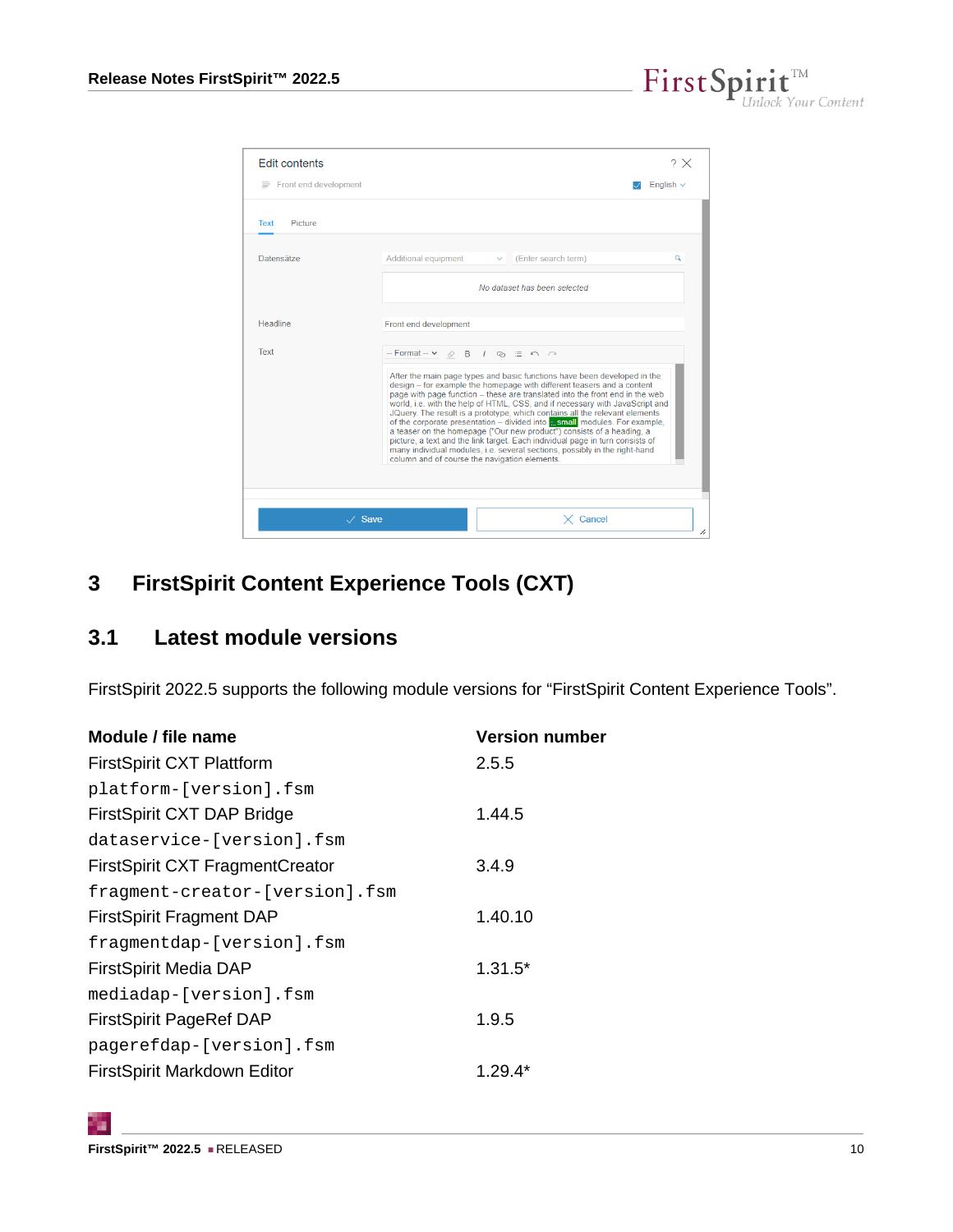

| markdown-editor-[version].fsm          |        |
|----------------------------------------|--------|
| <b>FirstSpirit Tagging Editor</b>      | 1.29.4 |
| tagging-editor-[version].fsm           |        |
| FirstSpirit CXT FragmentCreator - CaaS | 1.31.5 |
| Integration                            |        |
| caas-integration-[version].fsm         |        |

\* These modules require FirstSpirit 2020-03 or higher from this version.

#### <span id="page-10-0"></span>**4 Deprecations**

For e-Spirit, an important goal in software development is to avoid introducing incompatibilities and migration expenditures related to updating from one FirstSpirit release to the next as much as possible or to compensate for these within the software. FirstSpirit updates should generally be deployable with little effort or able to be carried out in a fully automated fashion.

However - not least in order to ensure maintainability and to future-proof the software - e-Spirit cannot fully avoid replacing existing functionality with new mechanisms. In the future, functionality that will be removed from the software will be listed in this section, including the date at which time the functionality will be removed.

| <b>Functionality</b>                                                    | Deprecated as of | Will be removed/<br>Was removed as of |
|-------------------------------------------------------------------------|------------------|---------------------------------------|
| Input component CMS_INPUT_CONTENTAREALIST                               | 5.2R3            |                                       |
| Input component CMS_INPUT_CONTENTLIST                                   | 5.2R3            |                                       |
| Input component CMS_INPUT_FILE                                          | 5.2R3            |                                       |
| Input component CMS_INPUT_LINKLIST                                      | 5.2R3            |                                       |
| Input component CMS_INPUT_OBJECTCHOOSER                                 | 5.2R3            |                                       |
| Input component CMS_INPUT_PAGEREF                                       | 5.2R3            |                                       |
| Input component CMS_INPUT_PICTURE                                       | 5.2R3            |                                       |
| Input component CMS_INPUT_TABLIST                                       | 5.2R3            |                                       |
| FirstSpirit Developer API:<br>de.espirit.firstspirit.agency.GroupsAgent | 5.2R15           |                                       |
|                                                                         |                  |                                       |

94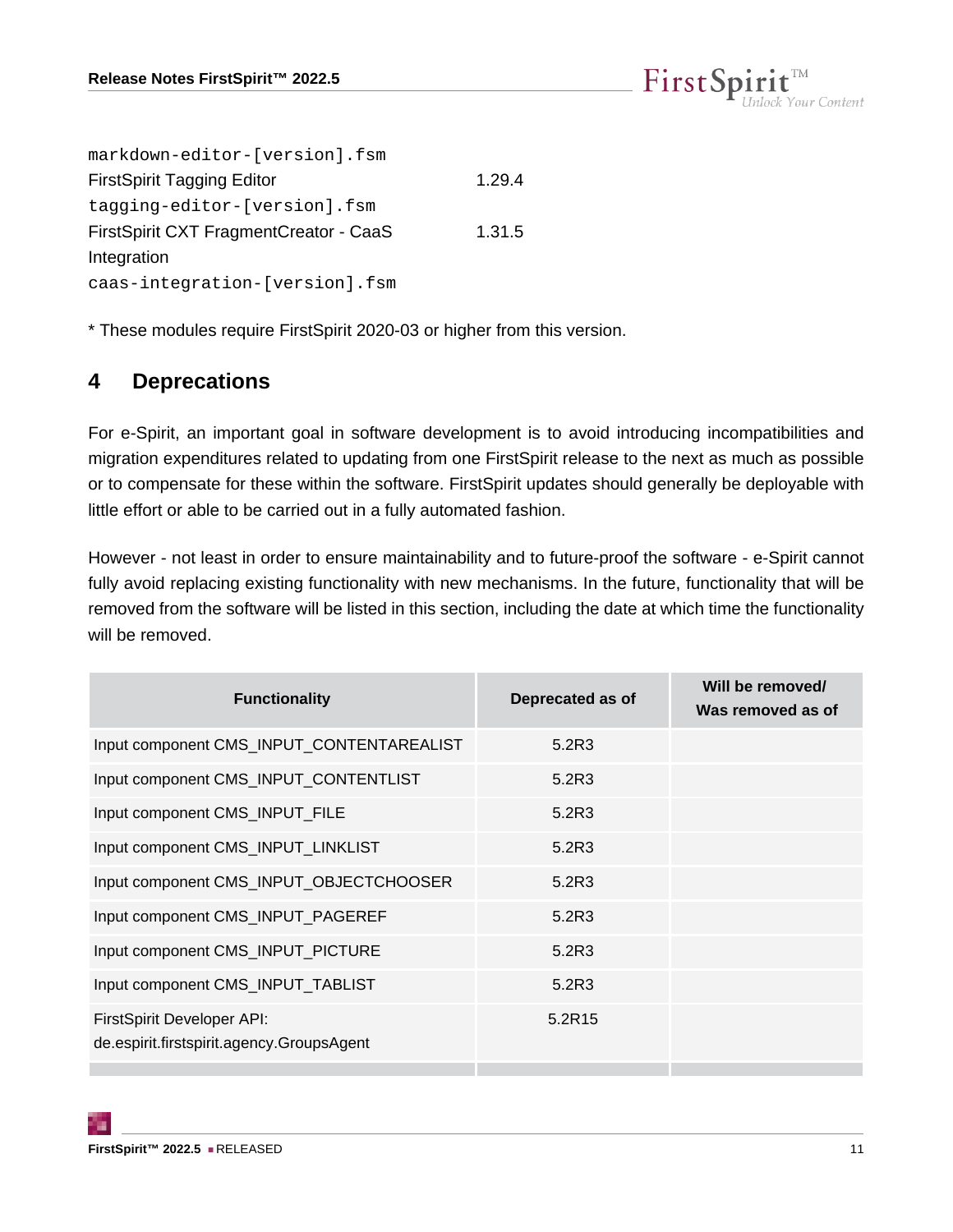

| <b>Functionality</b>                                                                                                         | Deprecated as of | Will be removed/<br>Was removed as of |
|------------------------------------------------------------------------------------------------------------------------------|------------------|---------------------------------------|
| FirstSpirit Access API: delete<br>(de.espirit.firstspirit.access.AccessUtil)                                                 | 5.2R18           |                                       |
| FirstSpirit Access API: release<br>(de.espirit.firstspirit.access.AccessUtil)                                                | 2018-06          |                                       |
| FirstSpirit Developer API: getLastLoginAsDate<br>(de.espirit.firstspirit.agency.UserStatisticsAgent)                         | 2018-07          |                                       |
| FirstSpirit Developer API:<br>remainingDurationOfCurrentStageInMillis<br>(de.espirit.firstspirit.server.MaintenanceModeInfo) | 2018-07          |                                       |
| FirstSpirit Developer API:<br>getStartingTimeOfStageAsDate<br>(de.espirit.firstspirit.server.MaintenanceModeInfo)            | 2018-07          |                                       |
| FirstSpirit Access API:<br>getSelectedWebserverConfiguration<br>(de.espirit.firstspirit.access.serverConfiguration)          | 2018-10          |                                       |
| FirstSpirit Access API:<br>setSelectedWebserverConfiguration<br>(de.espirit.firstspirit.access.serverConfiguration)          | 2018-10          |                                       |
| FirstSpirit Access API: getSelectedWebServer<br>(de.espirit.firstspirit.access.project.Project)                              | 2018-10          |                                       |
| FirstSpirit Access API: setSelectedWebServer<br>(de.espirit.firstspirit.access.project.Project)                              | 2018-10          |                                       |
| FirstSpirit Developer API:<br>getLostAndFoundStoreNodes();<br>(de.espirit.firstspirit.feature.FeatureInstallResult)          | 2018-10          |                                       |
| FirstSpirit Developer API: getDeletedStoreNodes();<br>(de.espirit.firstspirit.feature.FeatureInstallResult)                  | 2018-10          |                                       |
| FirstSpirit Access API:<br>de.espirit.firstspirit.access.store.Previewable                                                   | 2019-01          |                                       |
| WebSphere Application Server support for FirstSpirit                                                                         | 2019-05          |                                       |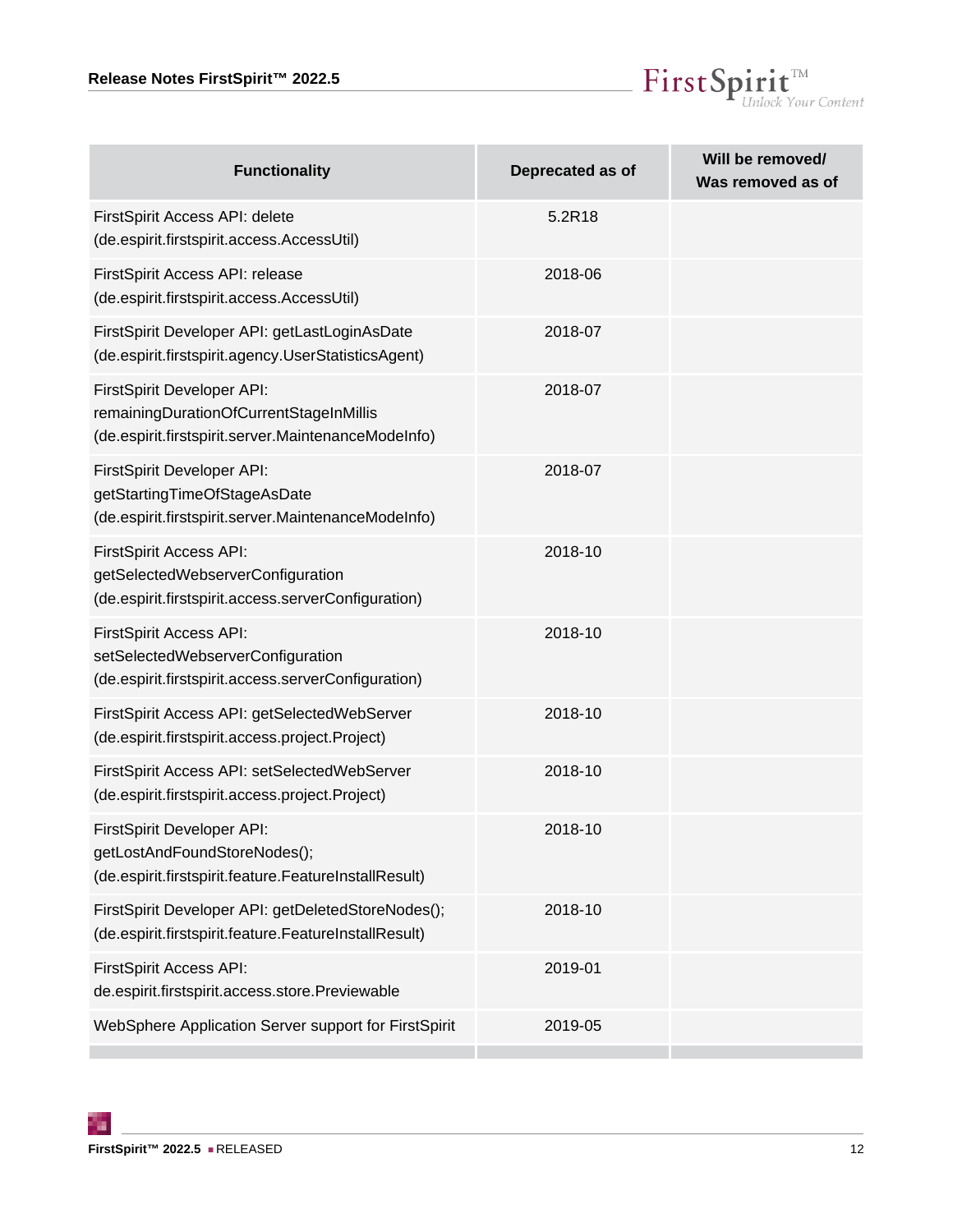

| <b>Functionality</b>                                                                                   | Deprecated as of | Will be removed/<br>Was removed as of |
|--------------------------------------------------------------------------------------------------------|------------------|---------------------------------------|
| Control files for Windows and Linux operating systems<br>(old)                                         | 2020-08          |                                       |
| Database layer for Oracle Database 11g/12c                                                             | 2020-12          |                                       |
| FirstSpirit Developer API:<br>redirectTemplateLogToDefaultLog() (Interface<br>RenderingAgent.Renderer) | $2021 - 05$      |                                       |
| Support for Log4j 1                                                                                    | 2022-05          |                                       |
|                                                                                                        |                  |                                       |

# <span id="page-12-0"></span>**5 Overview**

<span id="page-12-3"></span><span id="page-12-2"></span><span id="page-12-1"></span>

| ID         | <b>Description</b>                                                                                                                                                                                                                                                                                                                                                                                                                            | <b>Categories</b>                                 |
|------------|-----------------------------------------------------------------------------------------------------------------------------------------------------------------------------------------------------------------------------------------------------------------------------------------------------------------------------------------------------------------------------------------------------------------------------------------------|---------------------------------------------------|
| CORE-5002  | With the latest release, FirstSpirit-Logging now uses the current Developer, FirstSpirit<br>version string of the logging framework "Apache Log4j" : "Log4j 2".<br>Support for "Log4j 1" will be discontinued with a future release.<br>Further information can be found in chapter "Administration:<br>Logging: Log4j-Update to Version 2.x".                                                                                                | Administrator, Integrated<br>software, Monitoring |
| CORE-13597 | An error has been eliminated, which, in very rare cases, could cause Corporate Content,<br>an incomplete release of a subscribed parts tree when using auto- Developer, Editor,<br>release with FirstSpirit Corporate Content.<br>This applies to nodes that can be released. If the release is not Workflow<br>possible due to errors (e.g., validation), it will not be executed and<br>noted in the Corporate Content logging accordingly. | FirstSpirit Administrator,                        |
| CORE-14049 | FirstSpirit Server are no longer supported in the "Legacy mode". The Developer, FirstSpirit<br>most recent release has removed all Legacy implementations and Administrator, Module<br>their applications.<br>Note: These changes do not affect the functionality of (Legacy)<br>modules.                                                                                                                                                     | development, Modules                              |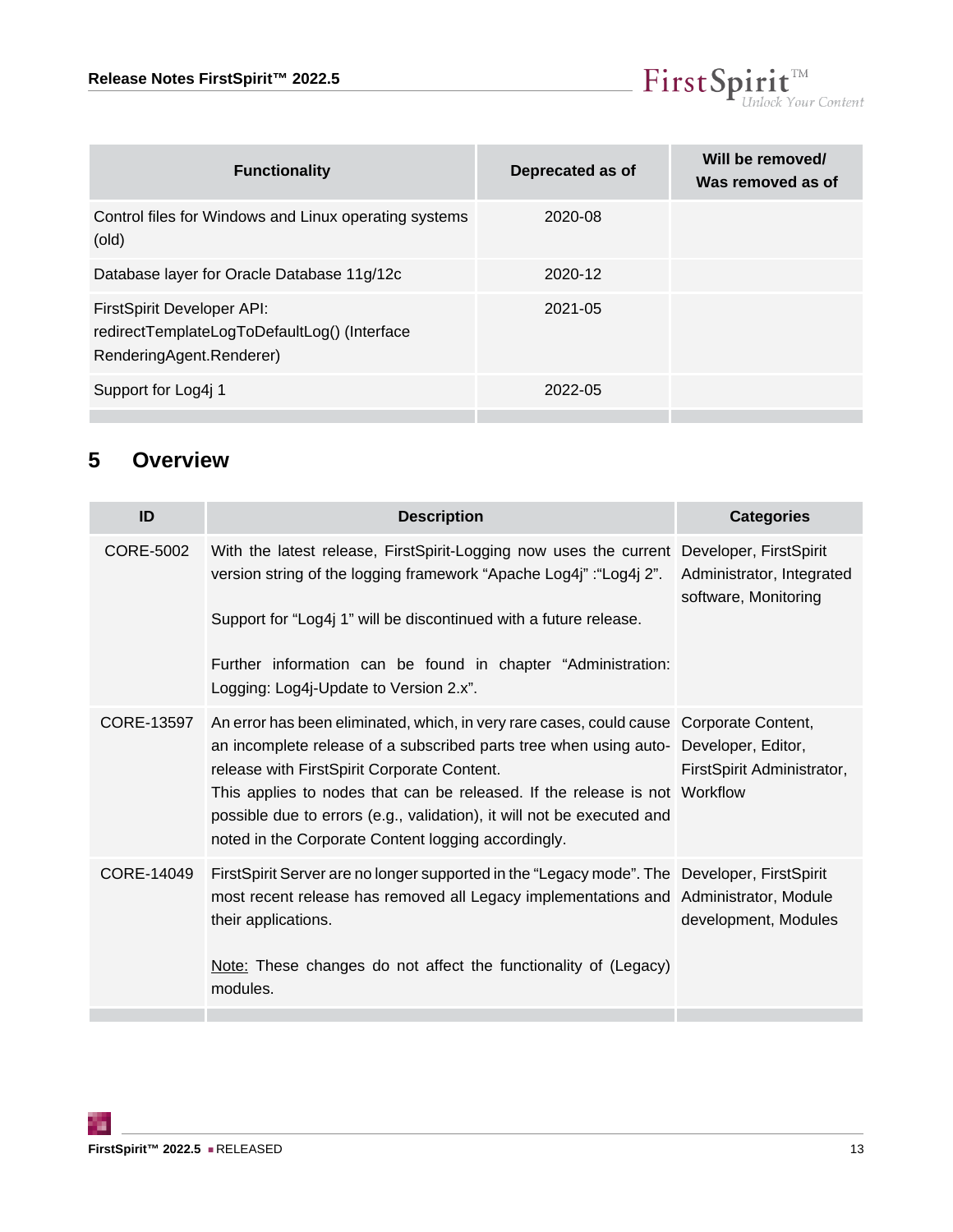$\textbf{FirstSplit}_{\textit{Unlock Your Content}}^{\textit{TM}}$ 

<span id="page-13-6"></span><span id="page-13-5"></span><span id="page-13-4"></span><span id="page-13-3"></span><span id="page-13-2"></span><span id="page-13-1"></span><span id="page-13-0"></span>

| ID                | <b>Description</b>                                                                                                                                                                                                                                                                                                                                                                                                                            | <b>Categories</b>                                                    |
|-------------------|-----------------------------------------------------------------------------------------------------------------------------------------------------------------------------------------------------------------------------------------------------------------------------------------------------------------------------------------------------------------------------------------------------------------------------------------------|----------------------------------------------------------------------|
| CORE-14075        | An error has been eliminated that, in very rare cases, could result in FirstSpirit Administrator,<br>java.lang.IllegalStateException: Circular service Monitoring<br>dependency detected: when starting a service.                                                                                                                                                                                                                            |                                                                      |
| CORE-14216        | Project components that have been removed from a project are now FirstSpirit Administrator,<br>no longer included in project exports.                                                                                                                                                                                                                                                                                                         | Project export / import                                              |
| <b>CORE-14275</b> | If the "Jetty Web Server" was configured without port indication, FirstSpirit Administrator,<br>but the corresponding service is started at the server start anyway, Web server<br>a JettyServiceException was previously logged as ERROR.<br>Now, only a WARN with an informational error text is issued in this<br>case.                                                                                                                    |                                                                      |
| <b>CORE-14277</b> | Specific icons are now displayed for a faster identification for ContentCreator, Editor,<br>additional file types: Audio: wma, mid, m4a, mka, flac, ogg, opus, Media, Media Store,<br>mp2, aac, Video: mkv, webm, Archive: 7z.                                                                                                                                                                                                                | <b>SiteArchitect</b>                                                 |
| CORE-14279        | An error has been fixed, which, in very rare cases could cause Content Store, Content<br>that datasets ("Entities") were created in duplicate at the target with Transport, Database,<br>transport via FirstSpirit ContentTransport or ExternalSync.                                                                                                                                                                                          | Developer, External<br>synchronization,<br>FirstSpirit Administrator |
| CORE-14281        | The Element Status Provider can now return WorkflowGroups ContentCreator,<br>with a visualized status that is automatically determined based on Developer, FirstSpirit<br>the referenced objects.<br>Further information can be found in chapter "ContentCreator:<br>Element Status Provider: display of the state of referenced<br>elements".                                                                                                | API, Workflow                                                        |
|                   | CORE-14284 For the duration of the establishment of a DAP FirstSpirit Administrator,<br>(DataAccessPlugin) session, the correct values are now Monitoring<br>logged in the log (only for analytic purposes in log<br>level TRACE), e.g., TRACE 30.03.2022<br>16:21:53.817<br>(de.espirit.firstspirit.client.plugin.dataaccess.D<br>DataAccessPlugin(cloudinary-integration/<br>Cloudinary DAP) - 101150705 - DAS#createSession<br>took '33ms. |                                                                      |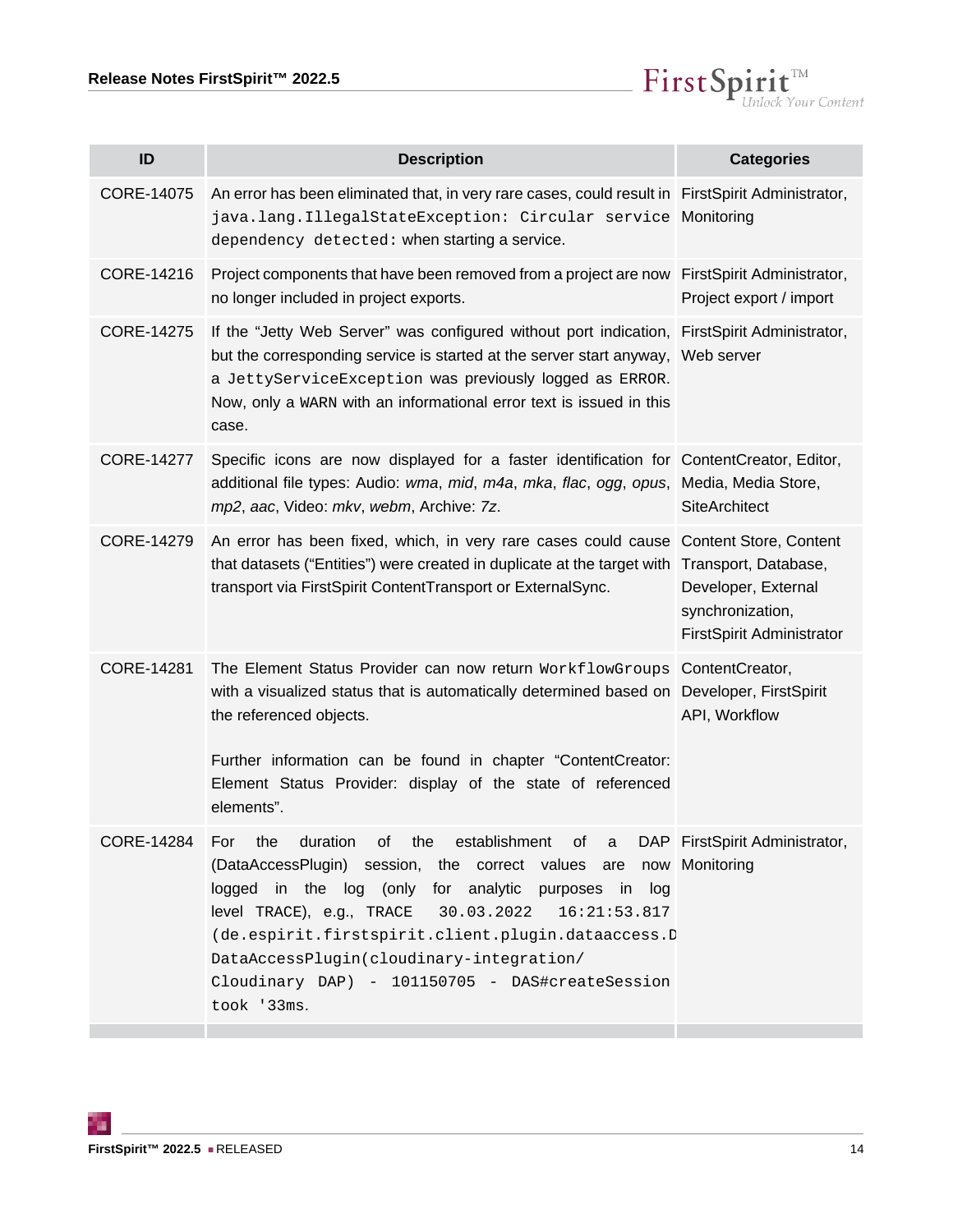

<span id="page-14-7"></span><span id="page-14-6"></span><span id="page-14-5"></span><span id="page-14-4"></span><span id="page-14-3"></span><span id="page-14-2"></span><span id="page-14-1"></span><span id="page-14-0"></span>

| ID                | <b>Description</b>                                                                                                                                                                                                                                                                                                                      | <b>Categories</b>                                                                                                                       |
|-------------------|-----------------------------------------------------------------------------------------------------------------------------------------------------------------------------------------------------------------------------------------------------------------------------------------------------------------------------------------|-----------------------------------------------------------------------------------------------------------------------------------------|
| CORE-14299        | In the CSV files containing statistics information that can be FirstSpirit Administrator,<br>downloaded via FirstSpirit ServerMonitoring, finished actions with Monitoring,<br>a start time prior to the time of the server start are now no longer ServerMonitoring<br>displayed.                                                      |                                                                                                                                         |
| CORE-14320        | FirstSpirit now checks the use of the web components of the FirstSpirit Administrator,<br>installed modules at startup and whenever the fs-server.conf file Module development,<br>(i.e. the server configuration) is changed. Invalid references (e.g. in Modules<br>manually deleted web applications) are cleaned up in the process. |                                                                                                                                         |
| CORE-14329        | Media handling was improved so that temporary files are no longer FirstSpirit Administrator,<br>used in case of the respective accesses.                                                                                                                                                                                                | Media, Monitoring,<br>Performance                                                                                                       |
| CORE-14337        | FirstSpirit Content Experience Tools: Latest module versions<br>Further information can be found in chapter "FirstSpirit Content<br>Experience Tools (CXT): Latest module versions".                                                                                                                                                    | Developer, FirstSpirit<br>Administrator,<br><b>FirstSpirit Content</b><br>Experience Tools (CXT),<br>FragmentCreator,<br><b>Modules</b> |
| <b>CORE-14367</b> | Modules and extensions for FirstSpirit 2022.5.<br>Further information can be found in chapter "Administration: Launcher, Modules<br>Modules and extensions for FirstSpirit 2022.5".                                                                                                                                                     | Developer, FSDevTools,<br>FirstSpirit Administrator,                                                                                    |
| CXT-2394          | An error has been fixed that, in rare cases, could lead to the ContentCreator, Editor<br>change not being saved when editing section references in the<br>ContentCreator.                                                                                                                                                               |                                                                                                                                         |
| CXT-2452          | Logging has been adjusted when setting or removing bookmarks. Bookmarks,<br>For timing reasons, incorrect messages of the type Refreshing ContentCreator, Editor<br>report 'Bookmarks' failed, identifier is unknown.<br>could occur before.                                                                                            |                                                                                                                                         |
| CXT-2508          | With the latest release, some drag-and-drop mechanisms were ContentCreator, Editor<br>improved in the FirstSpirit ContentCreator.<br>Further information can be found in chapter "ContentCreator:<br>Improvement of drag-and-drop mechanisms".                                                                                          |                                                                                                                                         |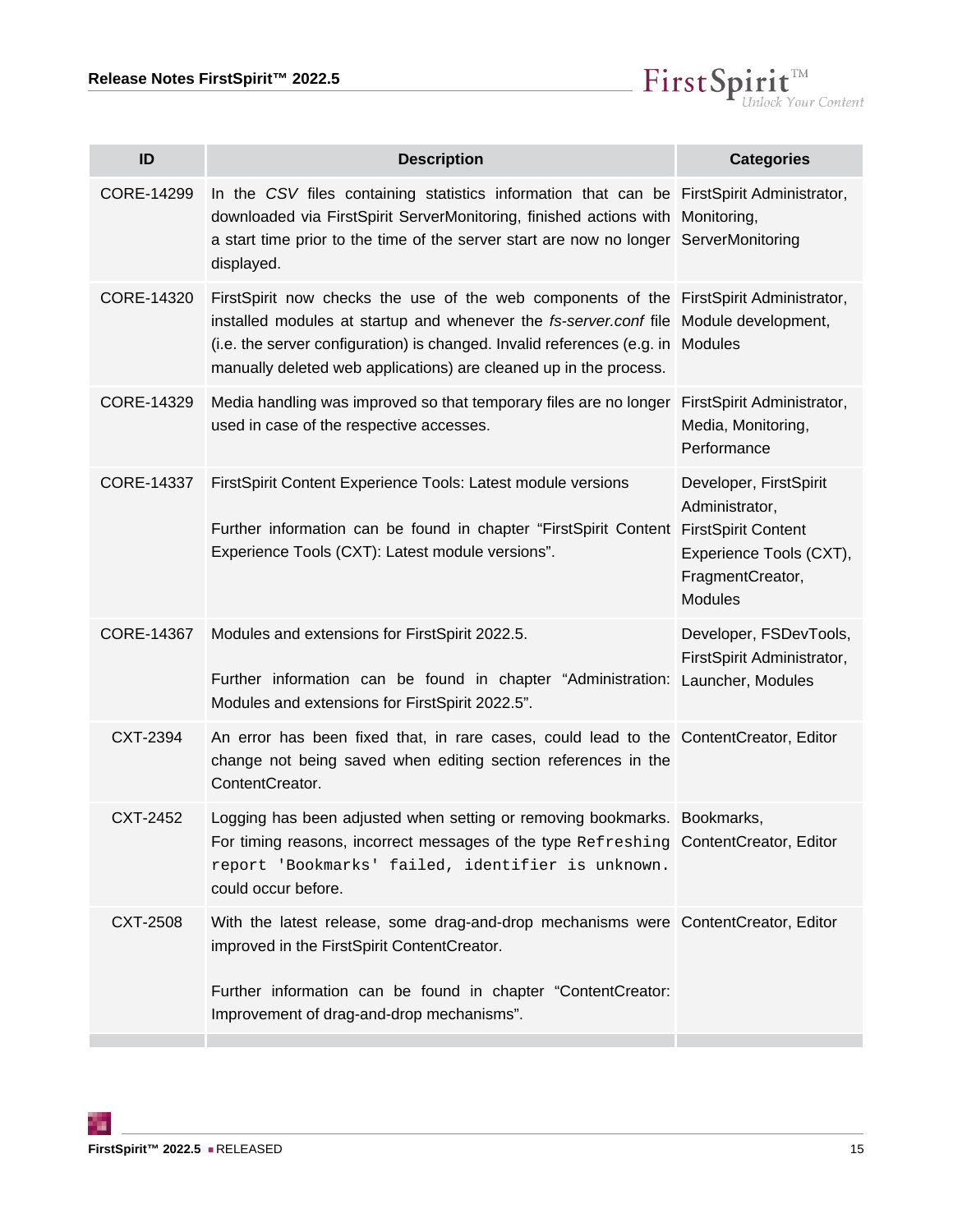$\label{eq: 3.1} First \textbf{Split}_{\textit{Unlock Your Content}}^{\textit{TM}}$ 

<span id="page-15-7"></span><span id="page-15-6"></span><span id="page-15-5"></span><span id="page-15-4"></span><span id="page-15-3"></span><span id="page-15-2"></span><span id="page-15-1"></span><span id="page-15-0"></span>

| ID        | <b>Description</b>                                                                                                                                                                                                                                                                                        | <b>Categories</b>                                     |
|-----------|-----------------------------------------------------------------------------------------------------------------------------------------------------------------------------------------------------------------------------------------------------------------------------------------------------------|-------------------------------------------------------|
| CXT-2547  | If available, bookmarks on pages or in sections now displays the Bookmarks,<br>corresponding page reference instead of the page so that it is now ContentCreator, Editor,<br>also possible to synchronize the navigation bar accordingly.                                                                 | Navigation view, Reports                              |
| CXT-2569  | Cropping of very large images and/or various resolutions in the ContentCreator, Editor,<br>FirstSpirit ContentCreator was improved so that a 504 error/ Media, Media Store<br>Gateway Timeout can no longer occur.                                                                                        |                                                       |
| CXT-2571  | In projects that do not yet contain pages, the first pages can now ContentCreator, Editor<br>also be created with the FirstSpirit ContentCreator.<br>Further information can be found in chapter "ContentCreator: Create<br>new pages".                                                                   |                                                       |
| CXT-2585  | In the FirstSpirit ContentCreator, changes in image maps ContentCreator, Editor<br>(CMS_INPUT_IMAGEMAP) are now correctly recognized again.<br>The "Save" button was temporarily disabled with changes.                                                                                                   |                                                       |
| CXT-2588  | When manually cropping images in the FirstSpirit ContentCreator, a ContentCreator, Editor,<br>corresponding text is now displayed if the crop selection is too small. Media<br>Further information can be found in chapter "ContentCreator: Image<br>cropping: The selected crop selection is too small". |                                                       |
| CXT-2591  | Update of internally used software<br>Further information can be found in chapter "Administration: Update Integrated software<br>of internally used software".                                                                                                                                            | <b>FirstSpirit Content</b><br>Experience Tools (CXT), |
| DEVEX-537 | The libraries used by "fs-cli" (FSDevTools) for "Log4j" and "SLF4J" Developer, FSDevTools,<br>have been updated.<br>Further information can be found in chapter "Administration: Update<br>of fs-cli".                                                                                                    | FirstSpirit Administrator,<br>Integrated software     |
| DEVEX-539 | With the current release, "fs-cli" calls (FSDevTools) ending with a Developer, FSDevTools<br>double quote (") can be made again.                                                                                                                                                                          |                                                       |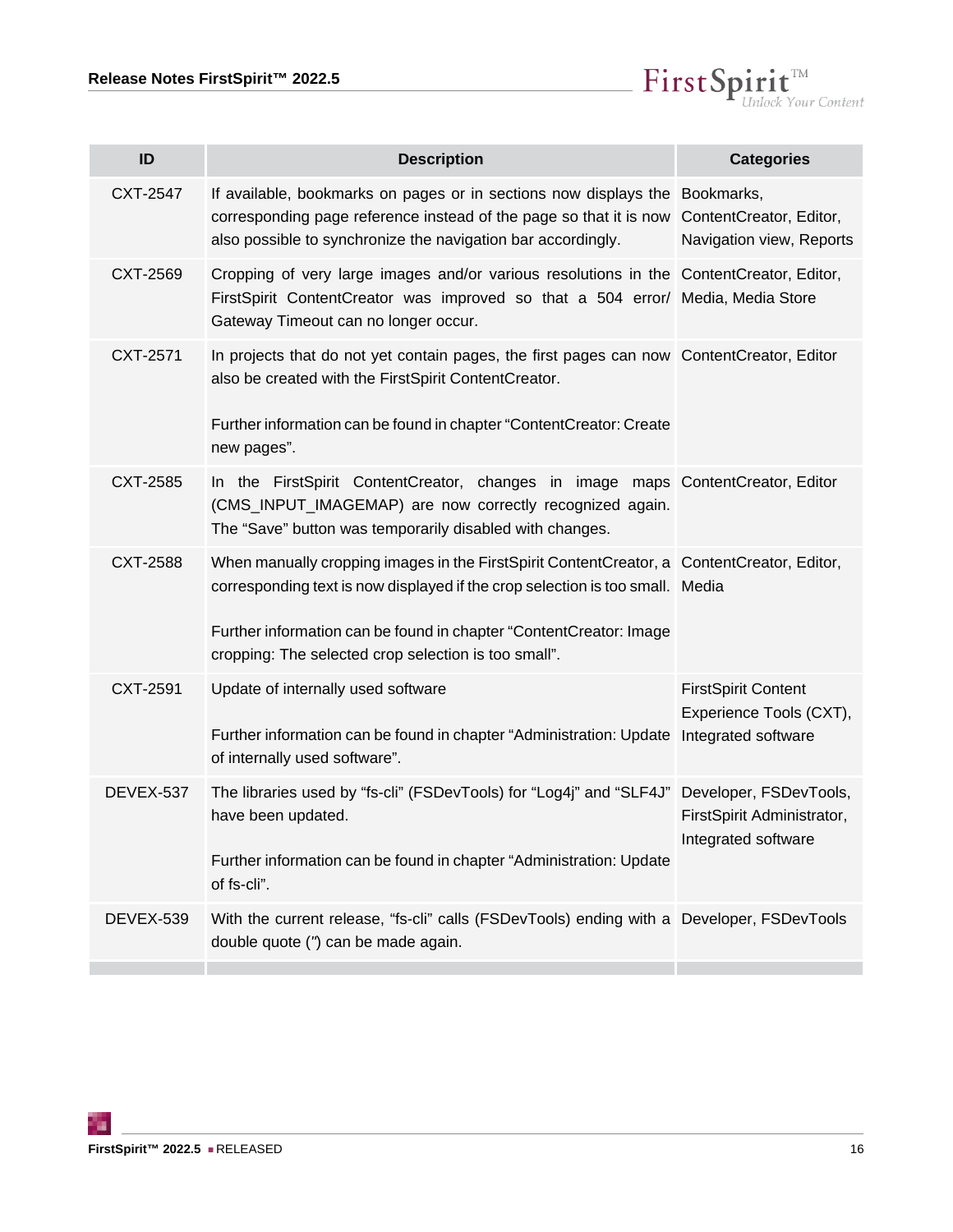

# <span id="page-16-0"></span>**6 Categories**

#### <span id="page-16-1"></span>**6.1 Workflow**

| ID         | <b>Description</b>                                                                                                                                                                                                                                                                                                                                                                      |
|------------|-----------------------------------------------------------------------------------------------------------------------------------------------------------------------------------------------------------------------------------------------------------------------------------------------------------------------------------------------------------------------------------------|
| CORE-13597 | An error has been eliminated, which, in very rare cases, could cause an incomplete release of<br>a subscribed parts tree when using auto-release with FirstSpirit Corporate Content.<br>This applies to nodes that can be released. If the release is not possible due to errors (e.g.,<br>validation), it will not be executed and noted in the Corporate Content logging accordingly. |
| CORE-14281 | The Element Status Provider can now return $W{\text{or}}kf1{\text{or}}w$ croups with a visualized status that is<br>automatically determined based on the referenced objects.<br>Further information can be found in chapter "ContentCreator: Element Status Provider: display<br>of the state of referenced elements".                                                                 |

# <span id="page-16-2"></span>**6.2 Content Transport**

| ID | <b>Description</b>                                                                                        |
|----|-----------------------------------------------------------------------------------------------------------|
|    | CORE-14279 An error has been fixed, which, in very rare cases could cause that datasets ("Entities") were |
|    | created in duplicate at the target with transport via First Spirit Content Transport or External Sync.    |

# <span id="page-16-3"></span>**6.3 ContentCreator**

| ID         | <b>Description</b>                                                                                                                                                              |
|------------|---------------------------------------------------------------------------------------------------------------------------------------------------------------------------------|
| CORE-14277 | Specific icons are now displayed for a faster identification for additional file types: Audio: wma,<br>mid, m4a, mka, flac, ogg, opus, mp2, aac, Video: mkv, webm, Archive: 7z. |
| CORE-14281 | The Element Status Provider can now return WorkflowGroups with a visualized status that is<br>automatically determined based on the referenced objects.                         |
|            | Further information can be found in chapter "ContentCreator: Element Status Provider: display<br>of the state of referenced elements".                                          |
| CXT-2394   | An error has been fixed that, in rare cases, could lead to the change not being saved when<br>editing section references in the ContentCreator.                                 |
|            |                                                                                                                                                                                 |

ъ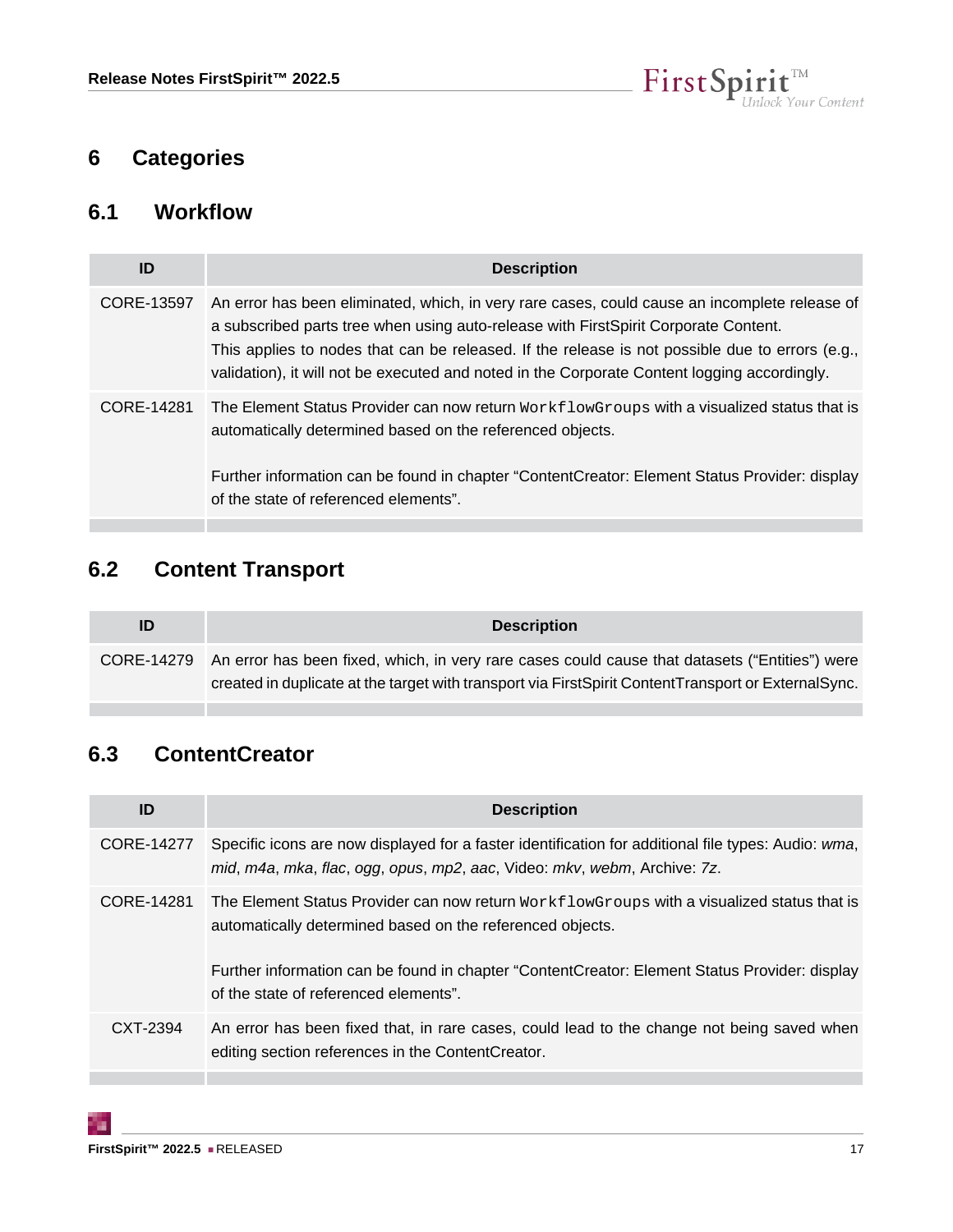$\label{eq: 3.1} First \textbf{Split}_{\textit{Unlock Your Content}}^{\textit{TM}}$ 

| ID       | <b>Description</b>                                                                                                                                                                                      |
|----------|---------------------------------------------------------------------------------------------------------------------------------------------------------------------------------------------------------|
| CXT-2452 | Logging has been adjusted when setting or removing bookmarks. For timing reasons, incorrect<br>messages of the type Refreshing report 'Bookmarks' failed, identifier is<br>unknown. could occur before. |
| CXT-2508 | With the latest release, some drag-and-drop mechanisms were improved in the FirstSpirit<br>ContentCreator.                                                                                              |
|          | Further information can be found in chapter "ContentCreator: Improvement of drag-and-drop<br>mechanisms".                                                                                               |
| CXT-2547 | If available, bookmarks on pages or in sections now displays the corresponding page reference<br>instead of the page so that it is now also possible to synchronize the navigation bar accordingly.     |
| CXT-2569 | Cropping of very large images and/or various resolutions in the FirstSpirit ContentCreator was<br>improved so that a 504 error/Gateway Timeout can no longer occur.                                     |
| CXT-2571 | In projects that do not yet contain pages, the first pages can now also be created with the<br>FirstSpirit ContentCreator.                                                                              |
|          | Further information can be found in chapter "ContentCreator: Create new pages".                                                                                                                         |
| CXT-2585 | In the FirstSpirit ContentCreator, changes in image maps (CMS_INPUT_IMAGEMAP) are now<br>correctly recognized again. The "Save" button was temporarily disabled with changes.                           |
| CXT-2588 | When manually cropping images in the FirstSpirit ContentCreator, a corresponding text is now<br>displayed if the crop selection is too small.                                                           |
|          | Further information can be found in chapter "ContentCreator: Image cropping: The selected<br>crop selection is too small".                                                                              |

# <span id="page-17-0"></span>**6.4 Corporate Content**

| ID         | <b>Description</b>                                                                                                                                                                                                                                                                                                                                                                      |
|------------|-----------------------------------------------------------------------------------------------------------------------------------------------------------------------------------------------------------------------------------------------------------------------------------------------------------------------------------------------------------------------------------------|
| CORE-13597 | An error has been eliminated, which, in very rare cases, could cause an incomplete release of<br>a subscribed parts tree when using auto-release with FirstSpirit Corporate Content.<br>This applies to nodes that can be released. If the release is not possible due to errors (e.g.,<br>validation), it will not be executed and noted in the Corporate Content logging accordingly. |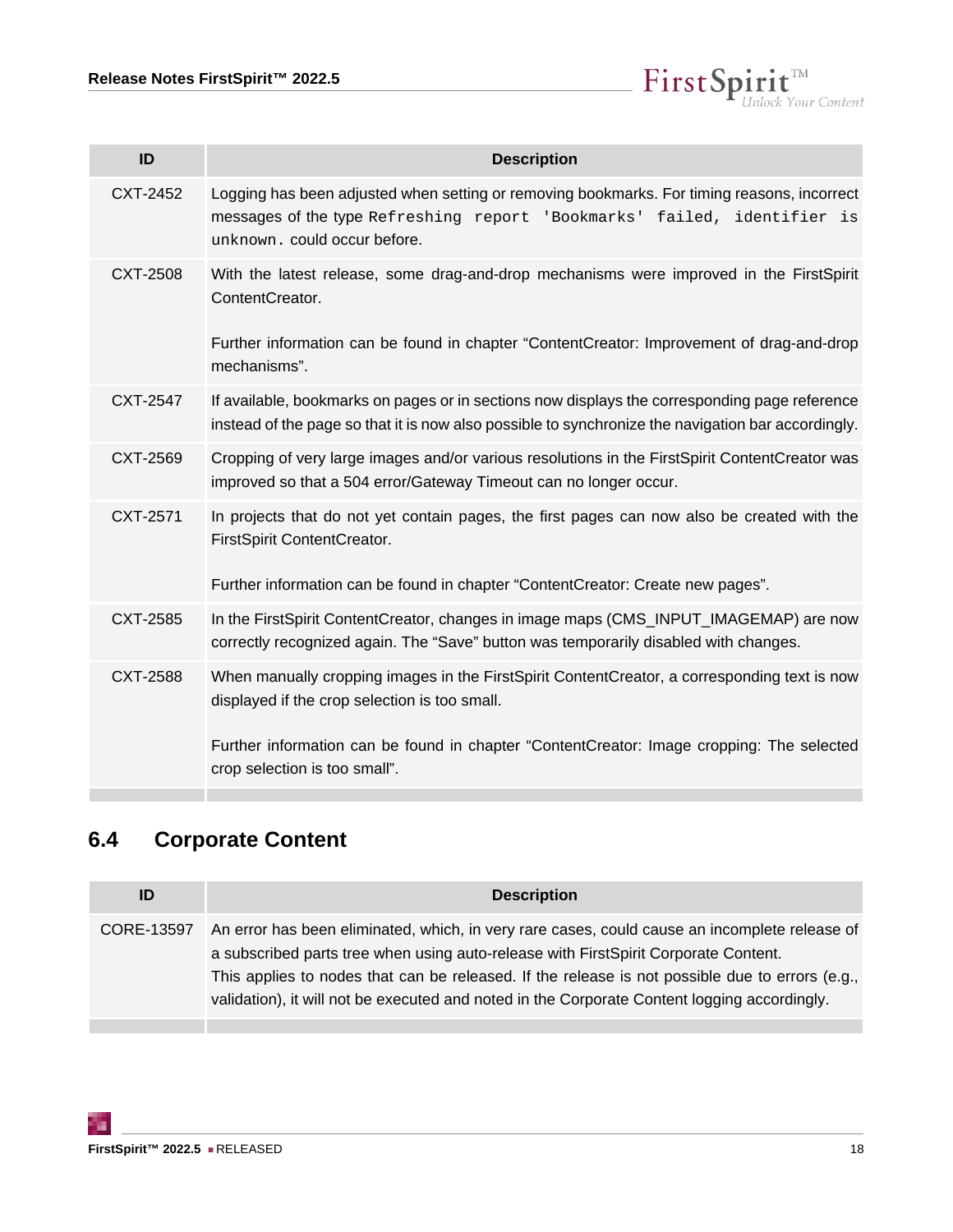

#### <span id="page-18-0"></span>**6.5 Database**

п

| ID         | <b>Description</b>                                                                                  |
|------------|-----------------------------------------------------------------------------------------------------|
| CORE-14279 | An error has been fixed, which, in very rare cases could cause that datasets ("Entities") were      |
|            | created in duplicate at the target with transport via FirstSpirit ContentTransport or ExternalSync. |

#### <span id="page-18-1"></span>**6.6 Content Store**

| ID | <b>Description</b>                                                                                        |
|----|-----------------------------------------------------------------------------------------------------------|
|    | CORE-14279 An error has been fixed, which, in very rare cases could cause that datasets ("Entities") were |
|    | created in duplicate at the target with transport via First Spirit Content Transport or External Sync.    |

# <span id="page-18-2"></span>**6.7 Developer**

| ID         | <b>Description</b>                                                                                                                                                                                                                                                                                                                                                                      |
|------------|-----------------------------------------------------------------------------------------------------------------------------------------------------------------------------------------------------------------------------------------------------------------------------------------------------------------------------------------------------------------------------------------|
| CORE-5002  | With the latest release, FirstSpirit-Logging now uses the current version string of the logging<br>framework "Apache Log4j" : "Log4j 2".                                                                                                                                                                                                                                                |
|            | Support for "Log4j 1" will be discontinued with a future release.                                                                                                                                                                                                                                                                                                                       |
|            | Further information can be found in chapter "Administration: Logging: Log4j-Update to Version<br>2.x".                                                                                                                                                                                                                                                                                  |
| CORE-13597 | An error has been eliminated, which, in very rare cases, could cause an incomplete release of<br>a subscribed parts tree when using auto-release with FirstSpirit Corporate Content.<br>This applies to nodes that can be released. If the release is not possible due to errors (e.g.,<br>validation), it will not be executed and noted in the Corporate Content logging accordingly. |
| CORE-14049 | FirstSpirit Server are no longer supported in the "Legacy mode". The most recent release has<br>removed all Legacy implementations and their applications.                                                                                                                                                                                                                              |
|            | Note: These changes do not affect the functionality of (Legacy) modules.                                                                                                                                                                                                                                                                                                                |
| CORE-14279 | An error has been fixed, which, in very rare cases could cause that datasets ("Entities") were<br>created in duplicate at the target with transport via FirstSpirit ContentTransport or ExternalSync.                                                                                                                                                                                   |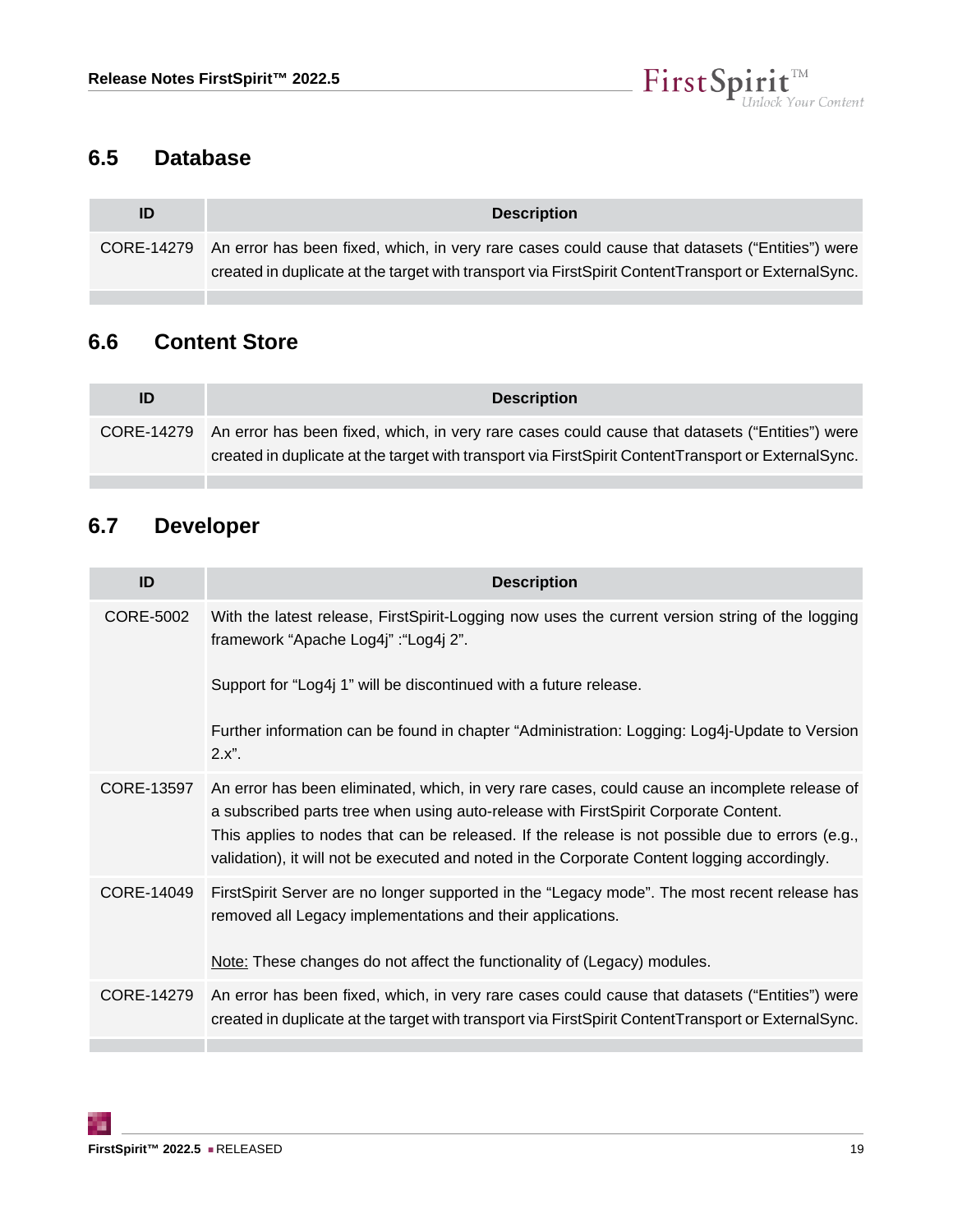

| ID         | <b>Description</b>                                                                                                                                        |
|------------|-----------------------------------------------------------------------------------------------------------------------------------------------------------|
| CORE-14281 | The Element Status Provider can now return $WorkflowGroups$ with a visualized status that is<br>automatically determined based on the referenced objects. |
|            | Further information can be found in chapter "ContentCreator: Element Status Provider: display<br>of the state of referenced elements".                    |
| CORE-14337 | FirstSpirit Content Experience Tools: Latest module versions                                                                                              |
|            | Further information can be found in chapter "FirstSpirit Content Experience Tools (CXT): Latest<br>module versions".                                      |
| CORE-14367 | Modules and extensions for FirstSpirit 2022.5.                                                                                                            |
|            | Further information can be found in chapter "Administration: Modules and extensions for<br>FirstSpirit 2022.5".                                           |
| DEVEX-537  | The libraries used by "fs-cli" (FSDevTools) for "Log4j" and "SLF4J" have been updated.                                                                    |
|            | Further information can be found in chapter "Administration: Update of fs-cli".                                                                           |
| DEVEX-539  | With the current release, "fs-cli" calls (FSDevTools) ending with a double quote (") can be made<br>again.                                                |

# <span id="page-19-0"></span>**6.8 External synchronization**

| ID | <b>Description</b>                                                                                                                                                                                                  |
|----|---------------------------------------------------------------------------------------------------------------------------------------------------------------------------------------------------------------------|
|    | CORE-14279 An error has been fixed, which, in very rare cases could cause that datasets ("Entities") were<br>created in duplicate at the target with transport via First Spirit Content Transport or External Sync. |
|    |                                                                                                                                                                                                                     |

# <span id="page-19-1"></span>**6.9 FirstSpirit Content Experience Tools (CXT)**

| ID         | <b>Description</b>                                                                                                   |
|------------|----------------------------------------------------------------------------------------------------------------------|
| CORE-14337 | First Spirit Content Experience Tools: Latest module versions                                                        |
|            | Further information can be found in chapter "FirstSpirit Content Experience Tools (CXT): Latest<br>module versions". |
|            |                                                                                                                      |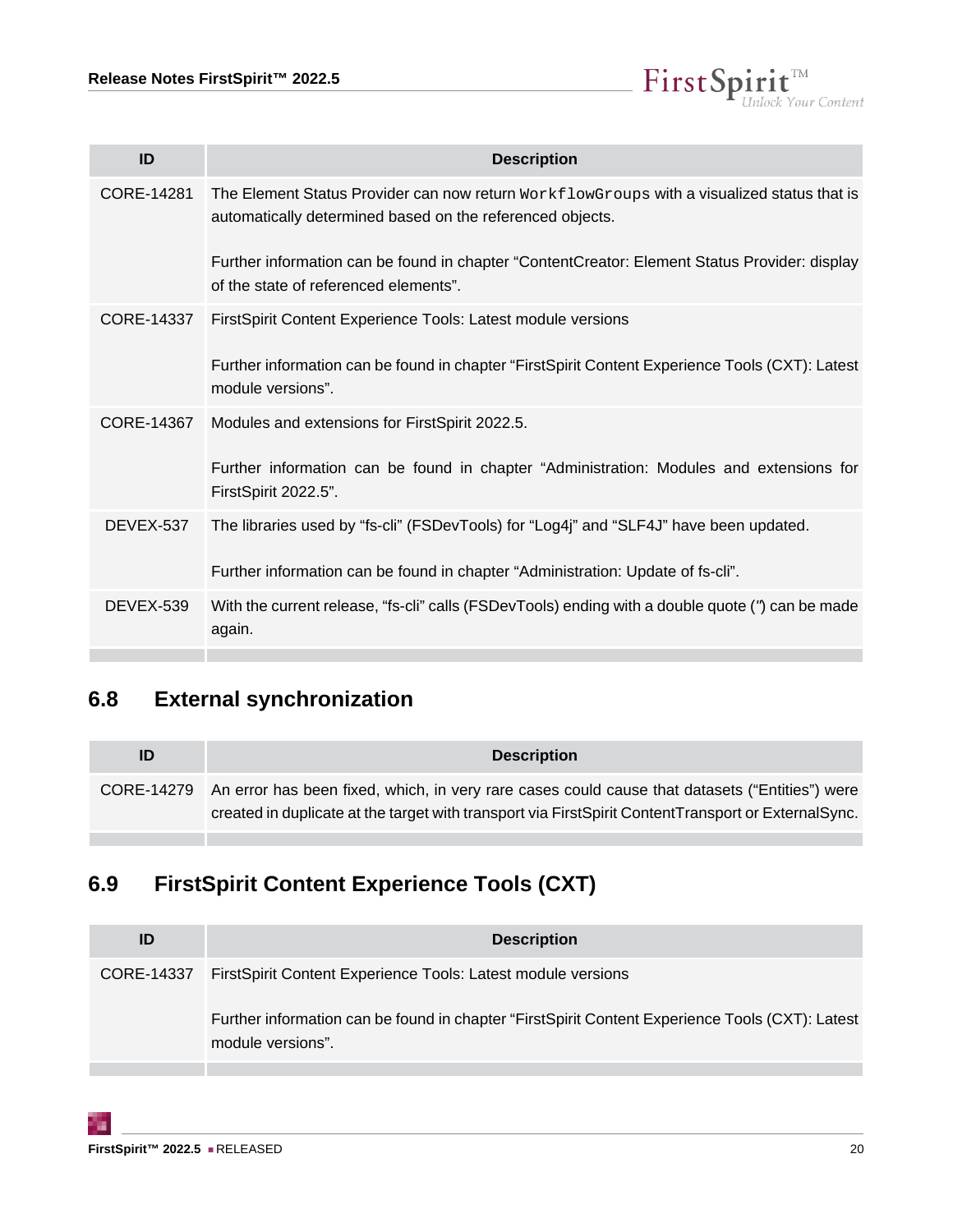

| <b>Description</b>                                                                                |
|---------------------------------------------------------------------------------------------------|
| Update of internally used software                                                                |
| Further information can be found in chapter "Administration: Update of internally used software". |
|                                                                                                   |

# <span id="page-20-0"></span>**6.10 FirstSpirit Administrator**

| ID                | <b>Description</b>                                                                                                                                                                                                                                                                                                                                                                      |
|-------------------|-----------------------------------------------------------------------------------------------------------------------------------------------------------------------------------------------------------------------------------------------------------------------------------------------------------------------------------------------------------------------------------------|
| <b>CORE-5002</b>  | With the latest release, FirstSpirit-Logging now uses the current version string of the logging<br>framework "Apache Log4j" : "Log4j 2".                                                                                                                                                                                                                                                |
|                   | Support for "Log4j 1" will be discontinued with a future release.                                                                                                                                                                                                                                                                                                                       |
|                   | Further information can be found in chapter "Administration: Logging: Log4j-Update to Version<br>2.x".                                                                                                                                                                                                                                                                                  |
| CORE-13597        | An error has been eliminated, which, in very rare cases, could cause an incomplete release of<br>a subscribed parts tree when using auto-release with FirstSpirit Corporate Content.<br>This applies to nodes that can be released. If the release is not possible due to errors (e.g.,<br>validation), it will not be executed and noted in the Corporate Content logging accordingly. |
| CORE-14049        | FirstSpirit Server are no longer supported in the "Legacy mode". The most recent release has<br>removed all Legacy implementations and their applications.<br>Note: These changes do not affect the functionality of (Legacy) modules.                                                                                                                                                  |
| <b>CORE-14075</b> | eliminated<br>has<br>been<br>that,<br>in<br>could<br>result<br>An.<br>error<br>very<br>rare<br>cases.<br>-in                                                                                                                                                                                                                                                                            |
|                   | java.lang.IllegalStateException: Circular service dependency detected:<br>when starting a service.                                                                                                                                                                                                                                                                                      |
| CORE-14216        | Project components that have been removed from a project are now no longer included in project<br>exports.                                                                                                                                                                                                                                                                              |
| <b>CORE-14275</b> | If the "Jetty Web Server" was configured without port indication, but the corresponding service<br>is started at the server start anyway, a JettyServiceException was previously logged as<br>ERROR. Now, only a WARN with an informational error text is issued in this case.                                                                                                          |
| CORE-14279        | An error has been fixed, which, in very rare cases could cause that datasets ("Entities") were<br>created in duplicate at the target with transport via FirstSpirit ContentTransport or ExternalSync.                                                                                                                                                                                   |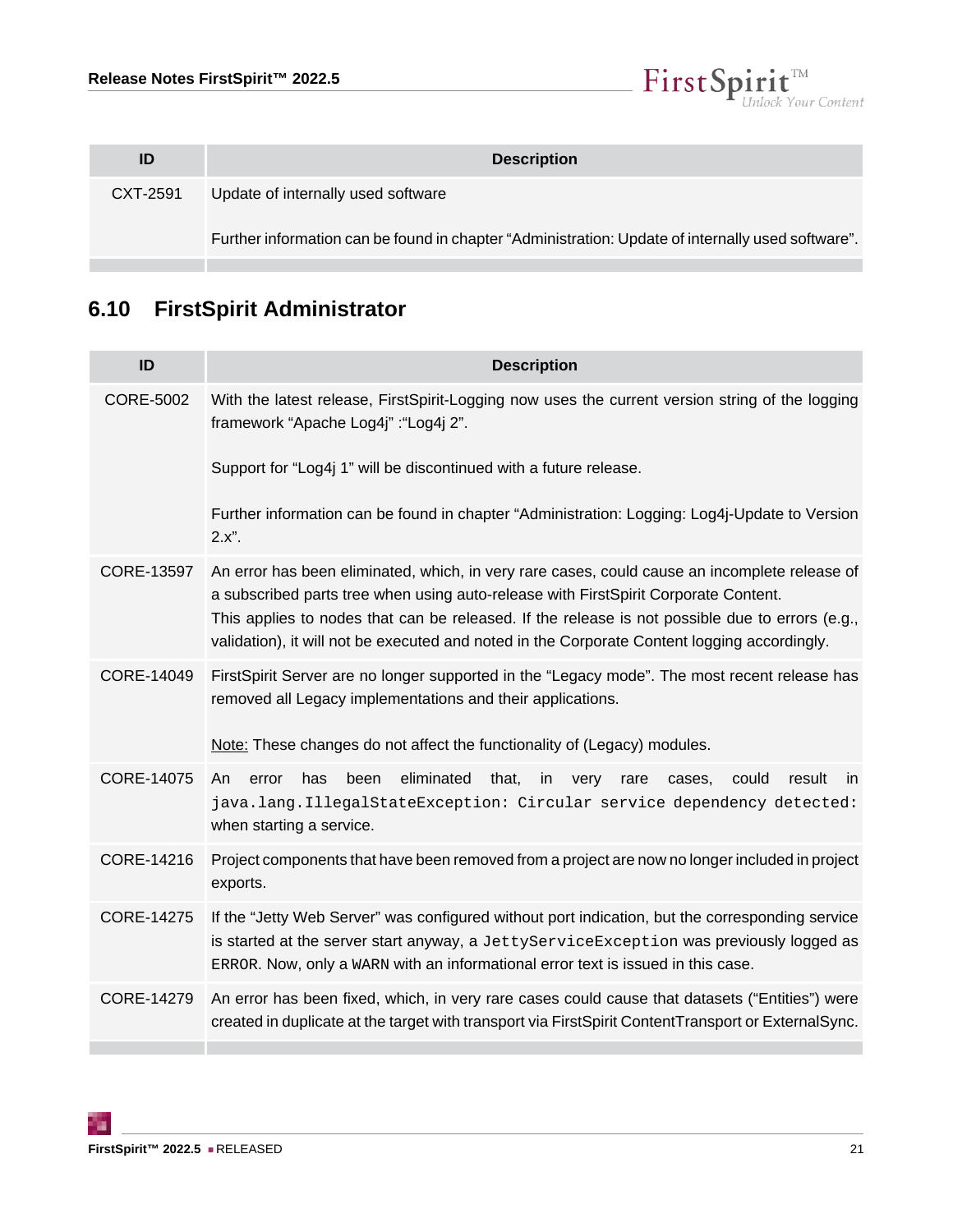$\textbf{FirstSplit}_{\textit{Unlock Your Content}}^{\textit{TM}}$ 

| ID         | <b>Description</b>                                                                                                                                                                                                                                                                                                                                                                                                                                                        |
|------------|---------------------------------------------------------------------------------------------------------------------------------------------------------------------------------------------------------------------------------------------------------------------------------------------------------------------------------------------------------------------------------------------------------------------------------------------------------------------------|
| CORE-14284 | duration of the establishment of a DAP<br>(DataAccessPlugin)<br>session,<br>For<br>the<br>the<br>values<br>logged<br>the<br>log<br>(only)<br>for<br>analytic<br>correct<br>now<br>in.<br>are<br>level<br>TRACE), e.g.,<br>30.03.2022<br>log<br>TRACE<br>16:21:53.817<br>purposes<br>in<br>(de.espirit.firstspirit.client.plugin.dataaccess.DataAccessSessions):<br>DataAccessPlugin(cloudinary-integration/Cloudinary DAP) - 101150705 -<br>DAS#createSession took '33ms. |
| CORE-14299 | In the CSV files containing statistics information that can be downloaded via FirstSpirit<br>ServerMonitoring, finished actions with a start time prior to the time of the server start are now<br>no longer displayed.                                                                                                                                                                                                                                                   |
| CORE-14320 | FirstSpirit now checks the use of the web components of the installed modules at startup and<br>whenever the fs-server.conf file (i.e. the server configuration) is changed. Invalid references<br>(e.g. in manually deleted web applications) are cleaned up in the process.                                                                                                                                                                                             |
| CORE-14329 | Media handling was improved so that temporary files are no longer used in case of the respective<br>accesses.                                                                                                                                                                                                                                                                                                                                                             |
| CORE-14337 | FirstSpirit Content Experience Tools: Latest module versions<br>Further information can be found in chapter "FirstSpirit Content Experience Tools (CXT): Latest<br>module versions".                                                                                                                                                                                                                                                                                      |
| CORE-14367 | Modules and extensions for FirstSpirit 2022.5.<br>Further information can be found in chapter "Administration: Modules and extensions for<br>FirstSpirit 2022.5".                                                                                                                                                                                                                                                                                                         |
| DEVEX-537  | The libraries used by "fs-cli" (FSDevTools) for "Log4j" and "SLF4J" have been updated.<br>Further information can be found in chapter "Administration: Update of fs-cli".                                                                                                                                                                                                                                                                                                 |

# <span id="page-21-0"></span>**6.11 FirstSpirit API**

| ID         | <b>Description</b>                                                                                                                                      |
|------------|---------------------------------------------------------------------------------------------------------------------------------------------------------|
| CORE-14281 | The Element Status Provider can now return WorkflowGroups with a visualized status that is<br>automatically determined based on the referenced objects. |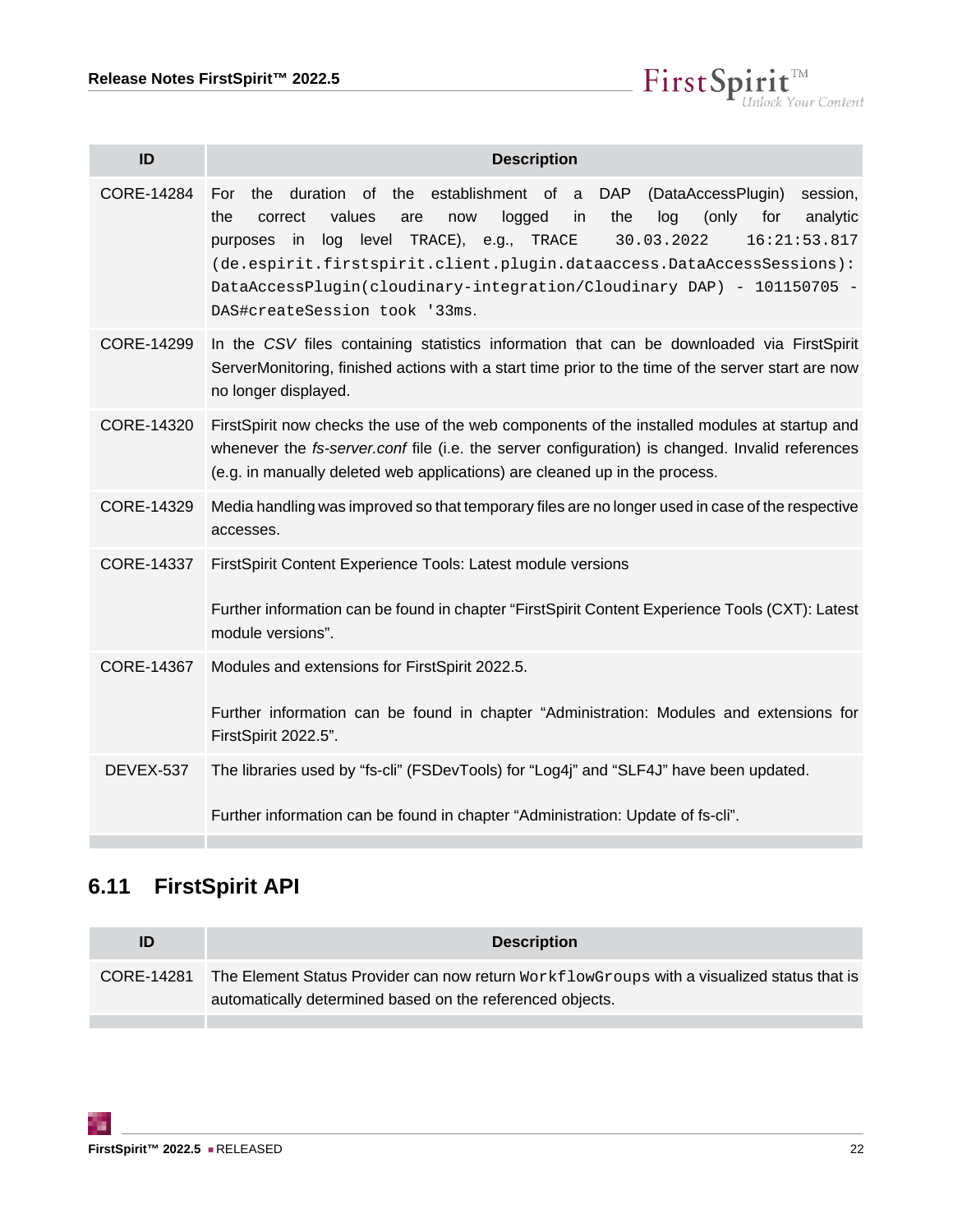

| <b>Description</b>                                                                                                                     |
|----------------------------------------------------------------------------------------------------------------------------------------|
| Further information can be found in chapter "ContentCreator: Element Status Provider: display<br>of the state of referenced elements". |

# <span id="page-22-0"></span>**6.12 FragmentCreator**

| ID         | <b>Description</b>                                                                                                   |
|------------|----------------------------------------------------------------------------------------------------------------------|
| CORE-14337 | First Spirit Content Experience Tools: Latest module versions                                                        |
|            | Further information can be found in chapter "FirstSpirit Content Experience Tools (CXT): Latest<br>module versions". |

# <span id="page-22-1"></span>**6.13 FSDevTools**

| ID         | <b>Description</b>                                                                                              |
|------------|-----------------------------------------------------------------------------------------------------------------|
| CORE-14367 | Modules and extensions for FirstSpirit 2022.5.                                                                  |
|            | Further information can be found in chapter "Administration: Modules and extensions for<br>FirstSpirit 2022.5". |
| DEVEX-537  | The libraries used by "fs-cli" (FSDevTools) for "Log4j" and "SLF4J" have been updated.                          |
|            | Further information can be found in chapter "Administration: Update of fs-cli".                                 |
| DEVEX-539  | With the current release, "fs-cli" calls (FSDevTools) ending with a double quote (") can be made<br>again.      |
|            |                                                                                                                 |

# <span id="page-22-2"></span>**6.14 Integrated software**

| ID        | <b>Description</b>                                                                                                                       |
|-----------|------------------------------------------------------------------------------------------------------------------------------------------|
| CORE-5002 | With the latest release, FirstSpirit-Logging now uses the current version string of the logging<br>framework "Apache Log4j" : "Log4j 2". |
|           | Support for "Log4j 1" will be discontinued with a future release.                                                                        |
|           |                                                                                                                                          |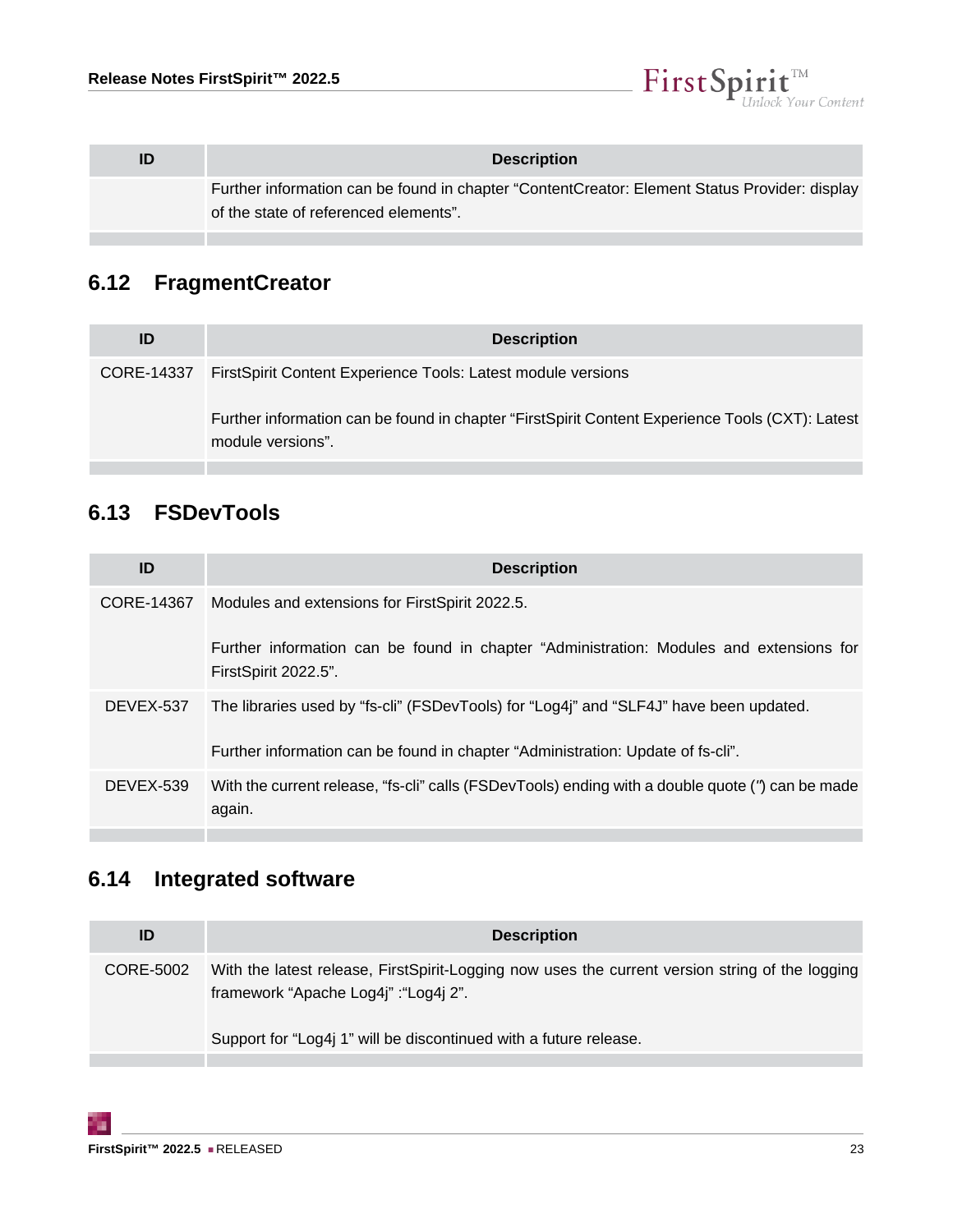

| ID        | <b>Description</b>                                                                                         |
|-----------|------------------------------------------------------------------------------------------------------------|
|           | Further information can be found in chapter "Administration: Logging: Log4j-Update to Version<br>$2.x''$ . |
| CXT-2591  | Update of internally used software                                                                         |
|           | Further information can be found in chapter "Administration: Update of internally used software".          |
| DEVEX-537 | The libraries used by "fs-cli" (FSDevTools) for "Log4j" and "SLF4J" have been updated.                     |
|           | Further information can be found in chapter "Administration: Update of fs-cli".                            |

# <span id="page-23-0"></span>**6.15 Launcher**

| <b>Description</b>                                                                                              |
|-----------------------------------------------------------------------------------------------------------------|
| CORE-14367 Modules and extensions for FirstSpirit 2022.5.                                                       |
| Further information can be found in chapter "Administration: Modules and extensions for<br>FirstSpirit 2022.5". |
|                                                                                                                 |

# <span id="page-23-1"></span>**6.16 Bookmarks**

| ID       | <b>Description</b>                                                                                                                                                                                      |
|----------|---------------------------------------------------------------------------------------------------------------------------------------------------------------------------------------------------------|
| CXT-2452 | Logging has been adjusted when setting or removing bookmarks. For timing reasons, incorrect<br>messages of the type Refreshing report 'Bookmarks' failed, identifier is<br>unknown. could occur before. |
| CXT-2547 | If available, bookmarks on pages or in sections now displays the corresponding page reference<br>instead of the page so that it is now also possible to synchronize the navigation bar accordingly.     |

# <span id="page-23-2"></span>**6.17 Media**

**Contract Contract Contract** 

т

| ID | <b>Description</b>                                                                                                                                                                         |
|----|--------------------------------------------------------------------------------------------------------------------------------------------------------------------------------------------|
|    | CORE-14277 Specific icons are now displayed for a faster identification for additional file types: Audio: wma,<br>mid, m4a, mka, flac, ogg, opus, mp2, aac, Video: mkv, webm, Archive: 7z. |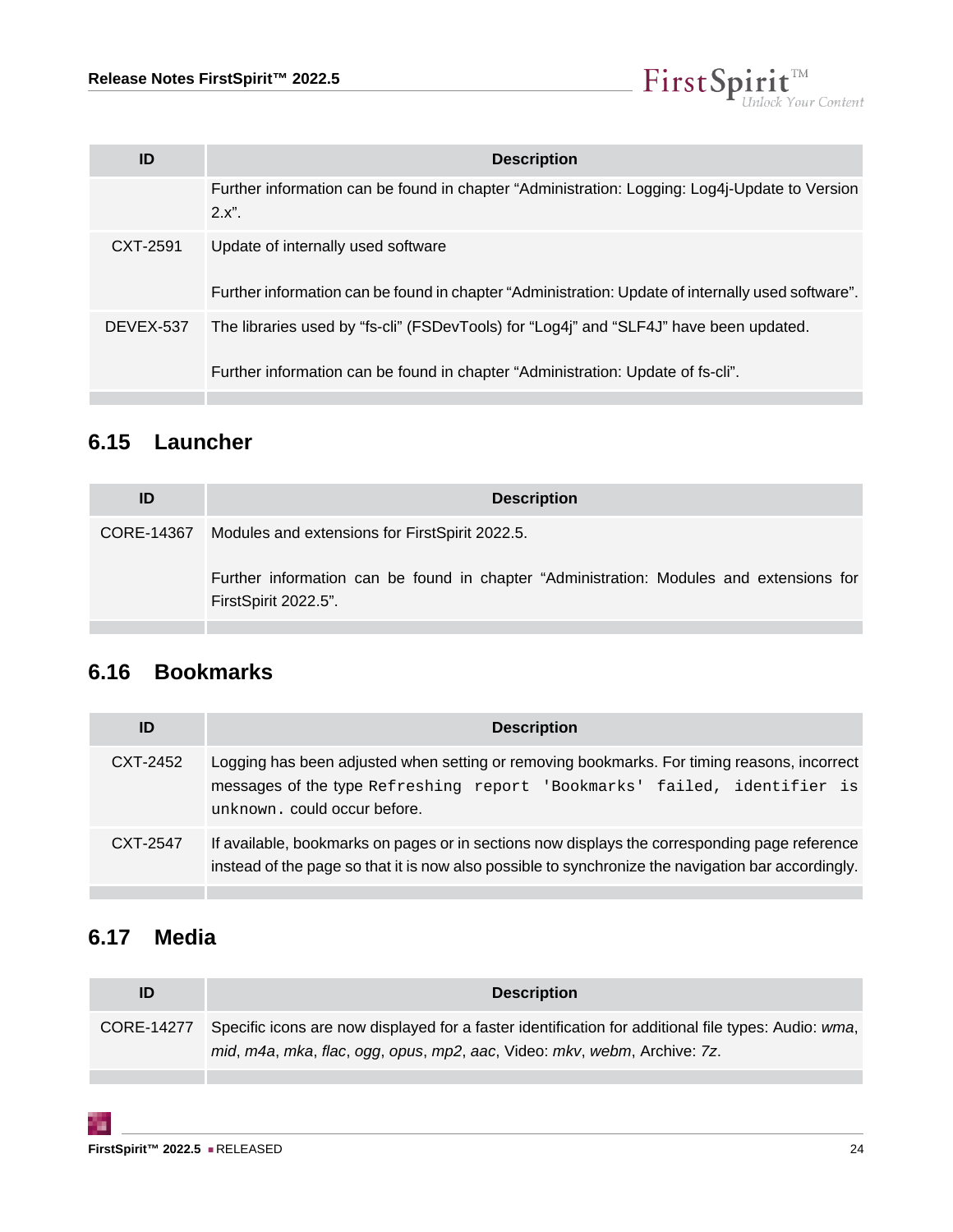

| ID         | <b>Description</b>                                                                                                                                                                                                                                                          |
|------------|-----------------------------------------------------------------------------------------------------------------------------------------------------------------------------------------------------------------------------------------------------------------------------|
| CORE-14329 | Media handling was improved so that temporary files are no longer used in case of the respective<br>accesses.                                                                                                                                                               |
| CXT-2569   | Cropping of very large images and/or various resolutions in the First Spirit Content Creator was<br>improved so that a 504 error/Gateway Timeout can no longer occur.                                                                                                       |
| CXT-2588   | When manually cropping images in the FirstSpirit ContentCreator, a corresponding text is now<br>displayed if the crop selection is too small.<br>Further information can be found in chapter "ContentCreator: Image cropping: The selected<br>crop selection is too small". |

# <span id="page-24-0"></span>**6.18 Media Store**

| ID         | <b>Description</b>                                                                                                                                                              |
|------------|---------------------------------------------------------------------------------------------------------------------------------------------------------------------------------|
| CORE-14277 | Specific icons are now displayed for a faster identification for additional file types: Audio: wma,<br>mid, m4a, mka, flac, ogg, opus, mp2, aac, Video: mkv, webm, Archive: 7z. |
| CXT-2569   | Cropping of very large images and/or various resolutions in the FirstSpirit ContentCreator was<br>improved so that a 504 error/Gateway Timeout can no longer occur.             |

# <span id="page-24-1"></span>**6.19 Module development**

| ID         | <b>Description</b>                                                                                                                                                                                                                                                                    |
|------------|---------------------------------------------------------------------------------------------------------------------------------------------------------------------------------------------------------------------------------------------------------------------------------------|
| CORE-14049 | First Spirit Server are no longer supported in the "Legacy mode". The most recent release has<br>removed all Legacy implementations and their applications.<br>Note: These changes do not affect the functionality of (Legacy) modules.                                               |
| CORE-14320 | First Spirit now checks the use of the web components of the installed modules at startup and<br>whenever the <i>fs-server.conf</i> file (i.e. the server configuration) is changed. Invalid references<br>(e.g. in manually deleted web applications) are cleaned up in the process. |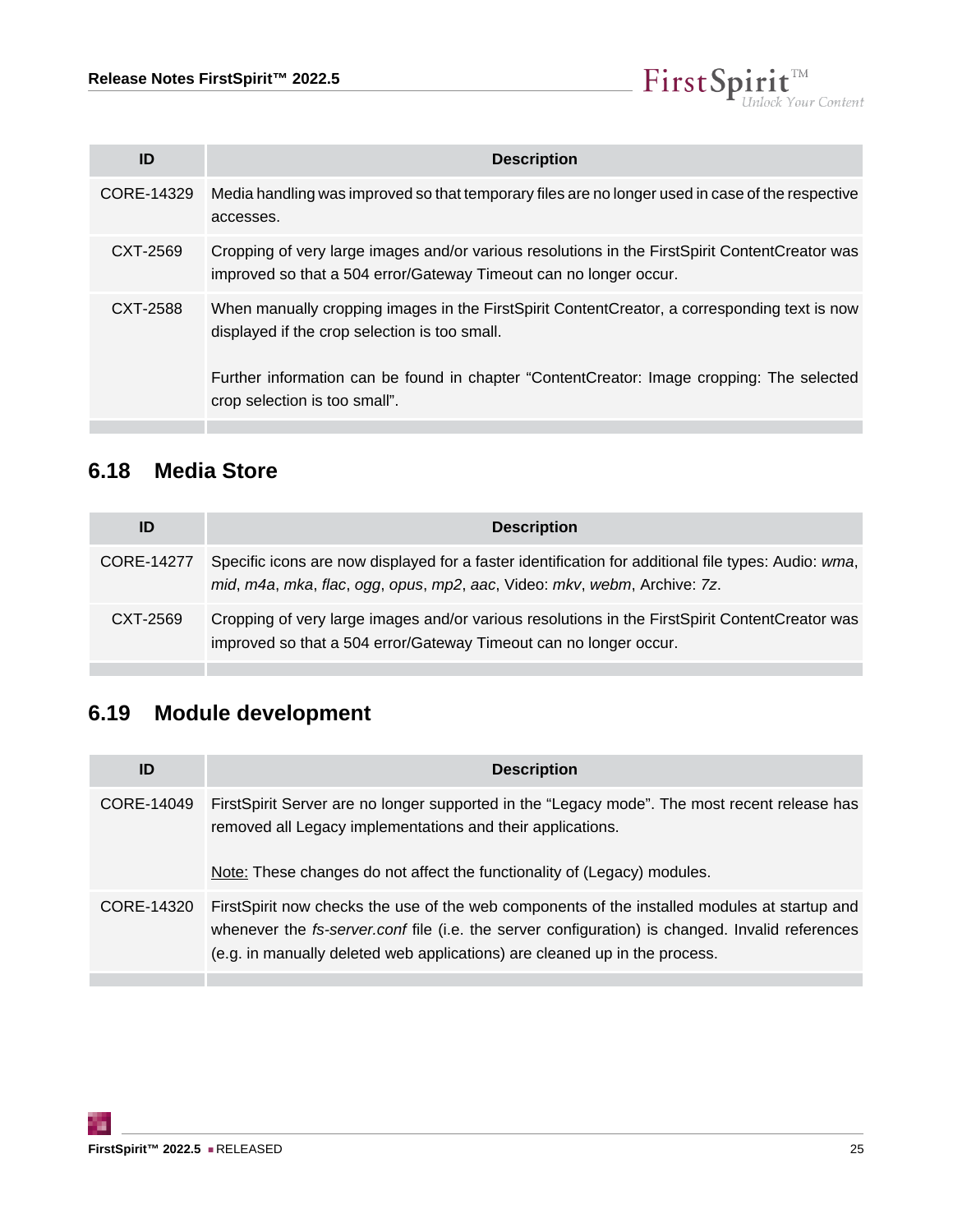

#### <span id="page-25-0"></span>**6.20 Modules**

| <b>Description</b>                                                                                                                                                                                                                                                                   |
|--------------------------------------------------------------------------------------------------------------------------------------------------------------------------------------------------------------------------------------------------------------------------------------|
| FirstSpirit Server are no longer supported in the "Legacy mode". The most recent release has<br>removed all Legacy implementations and their applications.                                                                                                                           |
| Note: These changes do not affect the functionality of (Legacy) modules.                                                                                                                                                                                                             |
| FirstSpirit now checks the use of the web components of the installed modules at startup and<br>whenever the <i>fs-server.conf</i> file (i.e. the server configuration) is changed. Invalid references<br>(e.g. in manually deleted web applications) are cleaned up in the process. |
| First Spirit Content Experience Tools: Latest module versions<br>Further information can be found in chapter "FirstSpirit Content Experience Tools (CXT): Latest<br>module versions".                                                                                                |
| Modules and extensions for FirstSpirit 2022.5.<br>Further information can be found in chapter "Administration: Modules and extensions for<br>FirstSpirit 2022.5".                                                                                                                    |
|                                                                                                                                                                                                                                                                                      |

# <span id="page-25-1"></span>**6.21 Monitoring**

| ID         | <b>Description</b>                                                                                                                                                                                                 |
|------------|--------------------------------------------------------------------------------------------------------------------------------------------------------------------------------------------------------------------|
| CORE-5002  | With the latest release, FirstSpirit-Logging now uses the current version string of the logging<br>framework "Apache Log4j" : "Log4j 2".                                                                           |
|            | Support for "Log4j 1" will be discontinued with a future release.                                                                                                                                                  |
|            | Further information can be found in chapter "Administration: Logging: Log4j-Update to Version<br>2.x".                                                                                                             |
| CORE-14075 | eliminated<br>has<br>been<br>that,<br>in<br>An.<br>could<br>result<br>error<br>very<br>rare<br>cases.<br>in.<br>java.lang.IllegalStateException: Circular service dependency detected:<br>when starting a service. |
| CORE-14284 | the duration of the establishment of a DAP<br>For<br>(DataAccessPlugin)<br>session,<br>analytic<br>the<br>values<br>the<br>for<br>logged<br>correct<br>in.<br>log<br>(only<br>are<br>now                           |

51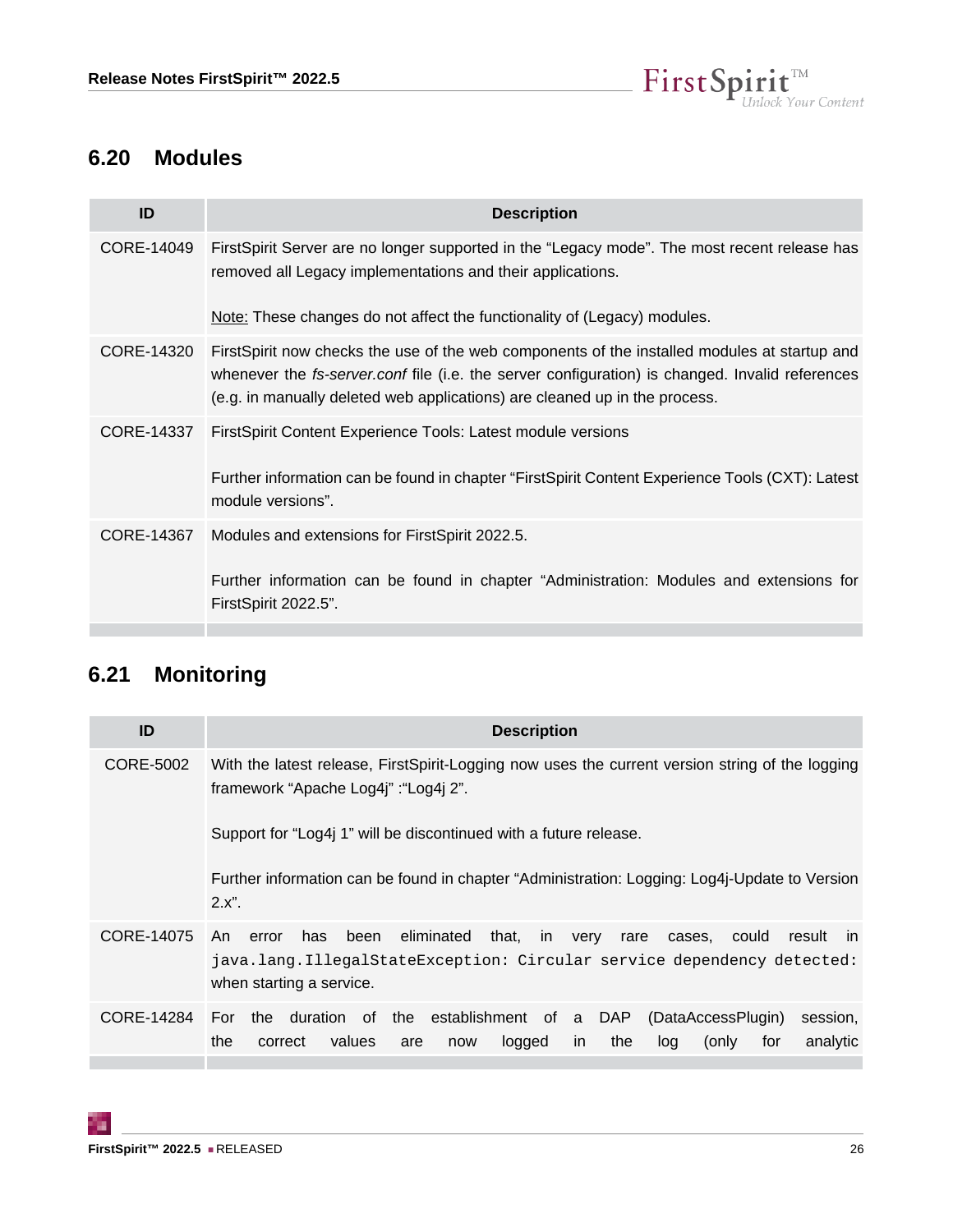

| ID         | <b>Description</b>                                                                                                                                                                                                                                                                     |
|------------|----------------------------------------------------------------------------------------------------------------------------------------------------------------------------------------------------------------------------------------------------------------------------------------|
|            | level<br>TRACE).<br>30.03.2022<br>16:21:53.817<br>log<br>e.g.,<br>TRACE<br>purposes<br>$\mathsf{I}$<br>(de.espirit.firstspirit.client.plugin.dataaccess.DataAccessSessions):<br>DataAccessPlugin(cloudinary-integration/Cloudinary DAP) - 101150705 -<br>DAS#createSession took '33ms. |
| CORE-14299 | In the CSV files containing statistics information that can be downloaded via FirstSpirit<br>ServerMonitoring, finished actions with a start time prior to the time of the server start are now<br>no longer displayed.                                                                |
| CORE-14329 | Media handling was improved so that temporary files are no longer used in case of the respective<br>accesses.                                                                                                                                                                          |
|            |                                                                                                                                                                                                                                                                                        |

# <span id="page-26-0"></span>**6.22 Navigation view**

| ID       | <b>Description</b>                                                                                                                                                                                  |
|----------|-----------------------------------------------------------------------------------------------------------------------------------------------------------------------------------------------------|
| CXT-2547 | If available, bookmarks on pages or in sections now displays the corresponding page reference<br>instead of the page so that it is now also possible to synchronize the navigation bar accordingly. |

# <span id="page-26-1"></span>**6.23 Performance**

| ID | <b>Description</b>                                                                                                       |
|----|--------------------------------------------------------------------------------------------------------------------------|
|    | CORE-14329 Media handling was improved so that temporary files are no longer used in case of the respective<br>accesses. |

# <span id="page-26-2"></span>**6.24 Project export / import**

| CORE-14216 Project components that have been removed from a project are now no longer included in project<br>exports. |
|-----------------------------------------------------------------------------------------------------------------------|
|                                                                                                                       |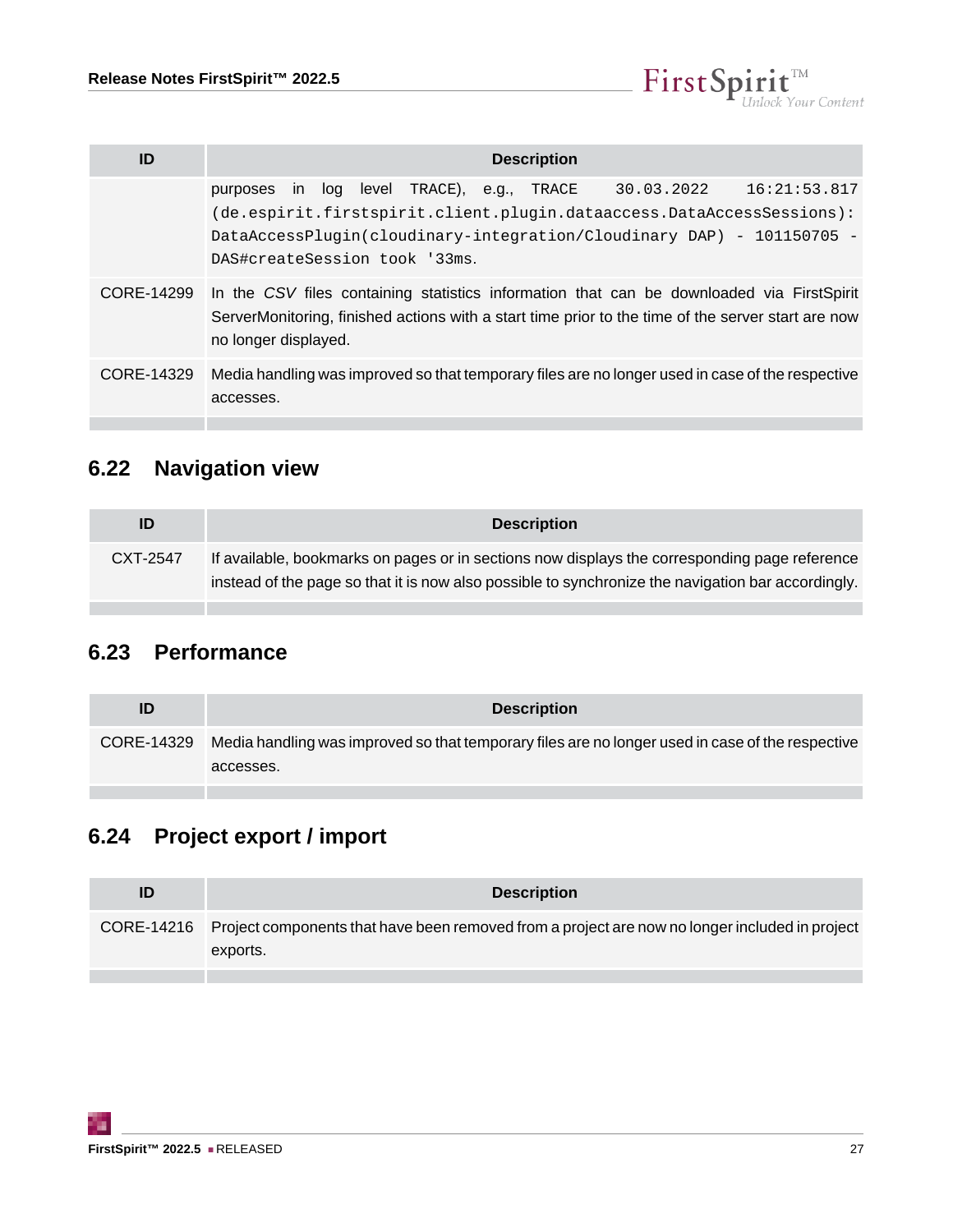

#### <span id="page-27-0"></span>**6.25 Editor**

| ID                | <b>Description</b>                                                                                                                                                                                                                                                                                                                                                                      |
|-------------------|-----------------------------------------------------------------------------------------------------------------------------------------------------------------------------------------------------------------------------------------------------------------------------------------------------------------------------------------------------------------------------------------|
| CORE-13597        | An error has been eliminated, which, in very rare cases, could cause an incomplete release of<br>a subscribed parts tree when using auto-release with FirstSpirit Corporate Content.<br>This applies to nodes that can be released. If the release is not possible due to errors (e.g.,<br>validation), it will not be executed and noted in the Corporate Content logging accordingly. |
| <b>CORE-14277</b> | Specific icons are now displayed for a faster identification for additional file types: Audio: wma,<br>mid, m4a, mka, flac, ogg, opus, mp2, aac, Video: mkv, webm, Archive: 7z.                                                                                                                                                                                                         |
| CXT-2394          | An error has been fixed that, in rare cases, could lead to the change not being saved when<br>editing section references in the ContentCreator.                                                                                                                                                                                                                                         |
| CXT-2452          | Logging has been adjusted when setting or removing bookmarks. For timing reasons, incorrect<br>messages of the type Refreshing report 'Bookmarks' failed, identifier is<br>unknown. could occur before.                                                                                                                                                                                 |
| <b>CXT-2508</b>   | With the latest release, some drag-and-drop mechanisms were improved in the FirstSpirit<br>ContentCreator.                                                                                                                                                                                                                                                                              |
|                   | Further information can be found in chapter "ContentCreator: Improvement of drag-and-drop<br>mechanisms".                                                                                                                                                                                                                                                                               |
| CXT-2547          | If available, bookmarks on pages or in sections now displays the corresponding page reference<br>instead of the page so that it is now also possible to synchronize the navigation bar accordingly.                                                                                                                                                                                     |
| CXT-2569          | Cropping of very large images and/or various resolutions in the FirstSpirit ContentCreator was<br>improved so that a 504 error/Gateway Timeout can no longer occur.                                                                                                                                                                                                                     |
| CXT-2571          | In projects that do not yet contain pages, the first pages can now also be created with the<br>FirstSpirit ContentCreator.<br>Further information can be found in chapter "ContentCreator: Create new pages".                                                                                                                                                                           |
| CXT-2585          | In the FirstSpirit ContentCreator, changes in image maps (CMS_INPUT_IMAGEMAP) are now<br>correctly recognized again. The "Save" button was temporarily disabled with changes.                                                                                                                                                                                                           |
| CXT-2588          | When manually cropping images in the FirstSpirit ContentCreator, a corresponding text is now<br>displayed if the crop selection is too small.                                                                                                                                                                                                                                           |
|                   | Further information can be found in chapter "ContentCreator: Image cropping: The selected<br>crop selection is too small".                                                                                                                                                                                                                                                              |

τ.